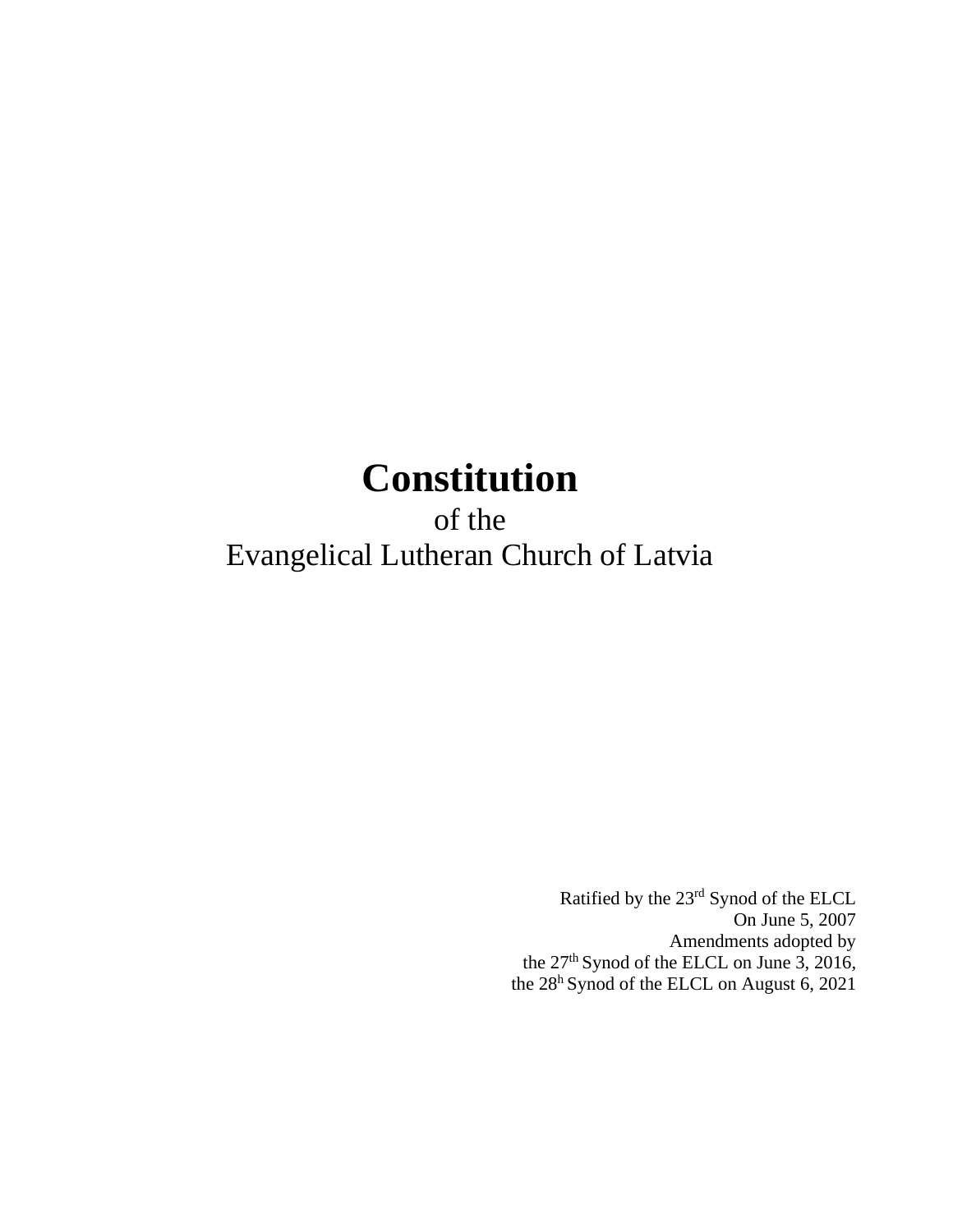# **TABLE OF CONTENTS**

## PREAMBLE OF THE CONSTITUTION OF THE EVANGELICAL LUTHERAN CHURCH OF LATVIA

#### Chapter 1 GENERAL PROVISIONS

- 1.1. Terms used in the Constitution
- 1.2. General Regulations

#### Chapter 2 THE ELCL IN GENERAL

- Chapter 3 THE MINISTERS OF THE ELCL
	- 3.1. Ordained ministers
		- 3.1.1. The Diocesan Bishop
		- 3.1.2. The Pastor
	- 3.2. Non-ordained ministers

#### Chapter 4 STRUCTURE OF THE ELCL

- 4.1. The Congregation
	- 4.1.1. The ELCL and a congregation member, their rights and responsibilities
	- 4.1.2. The Congregation Convention and the Congregation Council
	- 4.1.3. The Congregation Board
- 4.2. The Deanery
	- 4.2.1. The Dean
- 4.3. The Diocese
- 4.4. The ELCL management and administrative institutions
	- 4.4.1. The Chapter
	- 4.4.2. The Consistory
	- 4.4.3. The College of Bishops
- 4.5. The Synod of Latvia

## Chapter 5 THE ELCL - MISCELLANEOUS

- 5.1. Conferences and convents
- 5.2. Visitations
- 5.3. Auditors
- 5.4. ELCL property

#### Chapter 6 GERMAN BRANCH

#### TRANSITIONAL PROVISIONS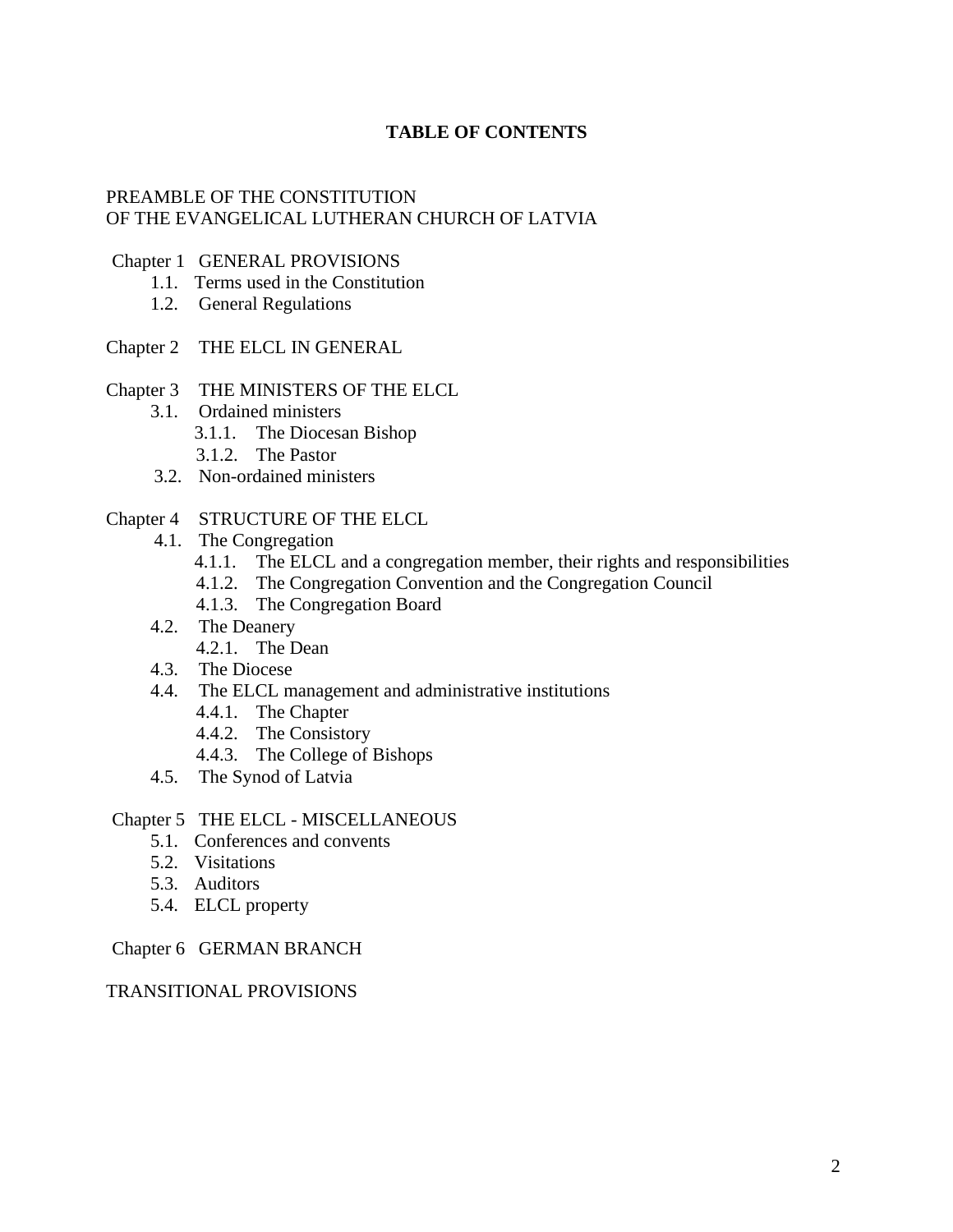# **PREAMBLE OF THE CONSTITUTION OF THE EVANGELICAL LUTHERAN CHURCH OF LATVIA**

**The Evangelical Lutheran Church of Latvia is built upon the foundation of the apostles and prophets, whose cornerstone is Christ Jesus. The books of the Old and New Testament serve as the foundation and norm for the church, because they are the true and faithful word of the Triune God, in which He speaks to us and through which He works in us through law and gospel, judgment and grace.**

**The Apostolic, Nicean-Constantinopolian and Athanasian Creeds, inherited from the Ancient Church, as well as the Reformation Creeds as summarized in the Book of Concord,**  *Liber Concordiae***, are a binding expression of communion for the teaching and life of the Evangelical Lutheran Church of Latvia in which her unity and her separation from the schisms and heresies is performed.**

**Standing upon this irrevocable foundation and trusting in the grace of God, the Evangelical Lutheran Church of Latvia desires to obey the command of Christ to be His witnesses and to preach the gospel to the whole creation, to serve the Body of Christ through the proclamation of God's Word and the administration of the Sacraments for its edification and unification, and to assemble a chosen people, a royal priesthood, a holy nation, a people for God's own possession, so that in love and mutual fellowship the church can express His works, who has called us out of darkness into his marvelous light. In order to fulfill this God-given task, the Evangelical Lutheran Church of Latvia adopts this Constitution.**

*(As amended by decision No.2.1. of ELCL 27 th Synod on June 3, 2016)*

#### **Chapter 1**

#### **GENERAL PROVISIONS**

#### *1.1. Terms used in the Constitution*

- *1. The following terms are used in the Constitution:*
	- *1) The Evangelical Lutheran Church of Latvia, henceforth in the text – the ELCL;*

## *Clergy:*

- *2) Bishop – consecrated leader and overseer of the diocese;*
- *3) Archbishop – bishop of the archdiocese of Riga, leader and overseer of the ELCL;*
- *4) Dean – pastor, leader of the deanery and immediate superior and counselor to ministers and congregations;*
- *5) Pastor – ordained clergyman serving in the office of pastor or assistant pastor, who is enrolled in the ELCL pastors' roster;*
- *6) Congregation pastor – pastor, who has been called in the approved manor for service in a congregation;*
- *7) Senior pastor – leading pastor in a congregation, where more than one pastor is serving;*
- *7¹) Diocesan Chapter - the diocesan governing body, including the diocesan bishop, bishops, cathedral deans and deans;*
- *8) Cathedral dean – pastor of the diocese cathedral (senior pastor);*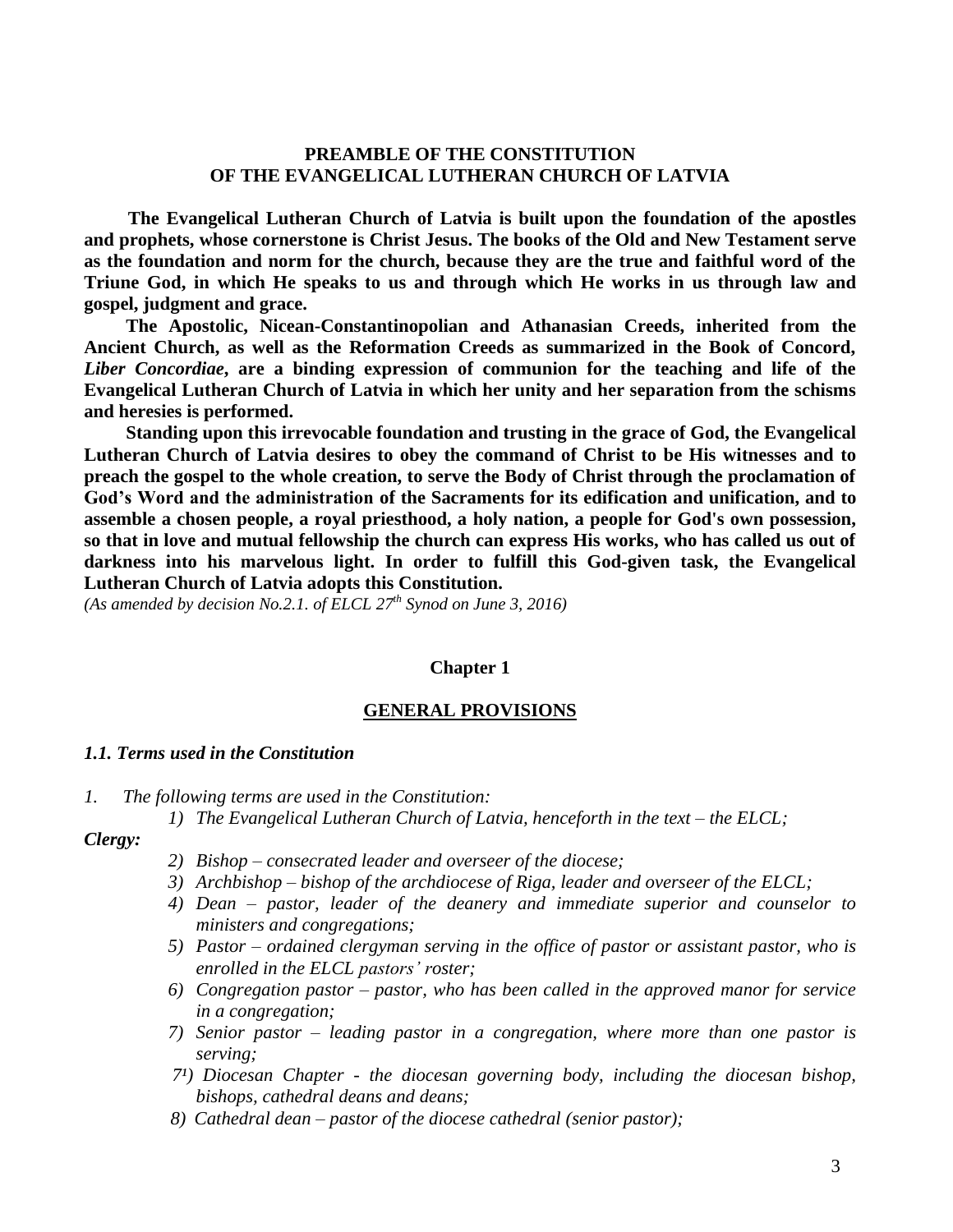*Members:*

- *9) ELCL member – ELCL baptized or ELCL received person, who has not withdrawn membership or has been expelled/excommunicated;*
- *10) Congregation member – baptized and registered member of the ELCL; Congregation members non- ordained are called laypersons.*
- *10<sup>1</sup>*) Confirmed congregation member confirmed and registered member of the ELCL;
- *10²) Congregation member with the right to vote – an adult and confirmed congregation member who has been registered in congregation for at least 1 (one) year, has received Holy Communion for at least 1 (one) time a year in his congregation and paid yearly donation.*

#### *Structures:*

- *11) Congregation – local institution of the ELCL registered in accordance to established procedure, implementing the ELCL presence in its territory and realizing her mission locally;*
- *11<sup><i>i*</sup></sup>) German congregation congregation that belongs to the German branch;
- *12) Deanery – territorial division of the ELCL, which is directed and overseen by the Dean;*
- *13) Diocese – region supervised by the bishop;*
- 13<sup>*<sup>1</sup>*) German branch a structural unit of the ELCL, which unites the German</sup> *congregations, institutions and organizations within the ELCL, and is established and operates in accordance with Chapter 6 of the Constitution;*

#### *Institutions:*

- *14) Synod of Latvia – convention of the ELCL officials, which is comprised of bishops, congregation pastors, members of the Consistory and all congregational representatives;*
- *15) College of Bishops – collegial guiding and supervising institution of the ELCL bishops;*
- *16) Consistory – executive body of Synod elected by the Chapter and deanery convention;*
- *17) Chapter – governing body within the Consistory consisting of the ELCL bishops, deans and cathedral deans;*
- *17¹) Diocesan Chapter – diocese management body consisting of diocesan bishop, bishops, cathedral deans and deans;*
- *18) Congregation council – elected governing body of the congregation;*
- 19) *Congregation board – elected executive body of the congregation;*

#### *Officials:*

- *20) ELCL ministers – bishops, deans, pastors, assistant pastors and non-ordained clerical workers;*
- *21) ELCL officials – the archbishop, bishops, deans, pastors, assistant pastors, pastoral duty executors, participants of the Synod of Latvia, members of the Consistory, church auditors;*
- *21¹) Secretary of the Consistory - an official who has the right to represent the ELCL and has been elected to the Consistory as Secretary of the Consistory;*
- *22) Congregation officials – congregation council and board members, auditors and congregation administration commission members;*
- *23) Auditors – elected officials, who in compliance with their jurisdiction verify the financial operations of the congregation or the Consistory and dioceses;*

#### *Terms and provisions of ELCL:*

- *24) Church Bylaws – terms and provisions adopted by the Synod of Latvia;*
- *25) Consistory Bylaws – terms and provisions adopted by the Consistory;*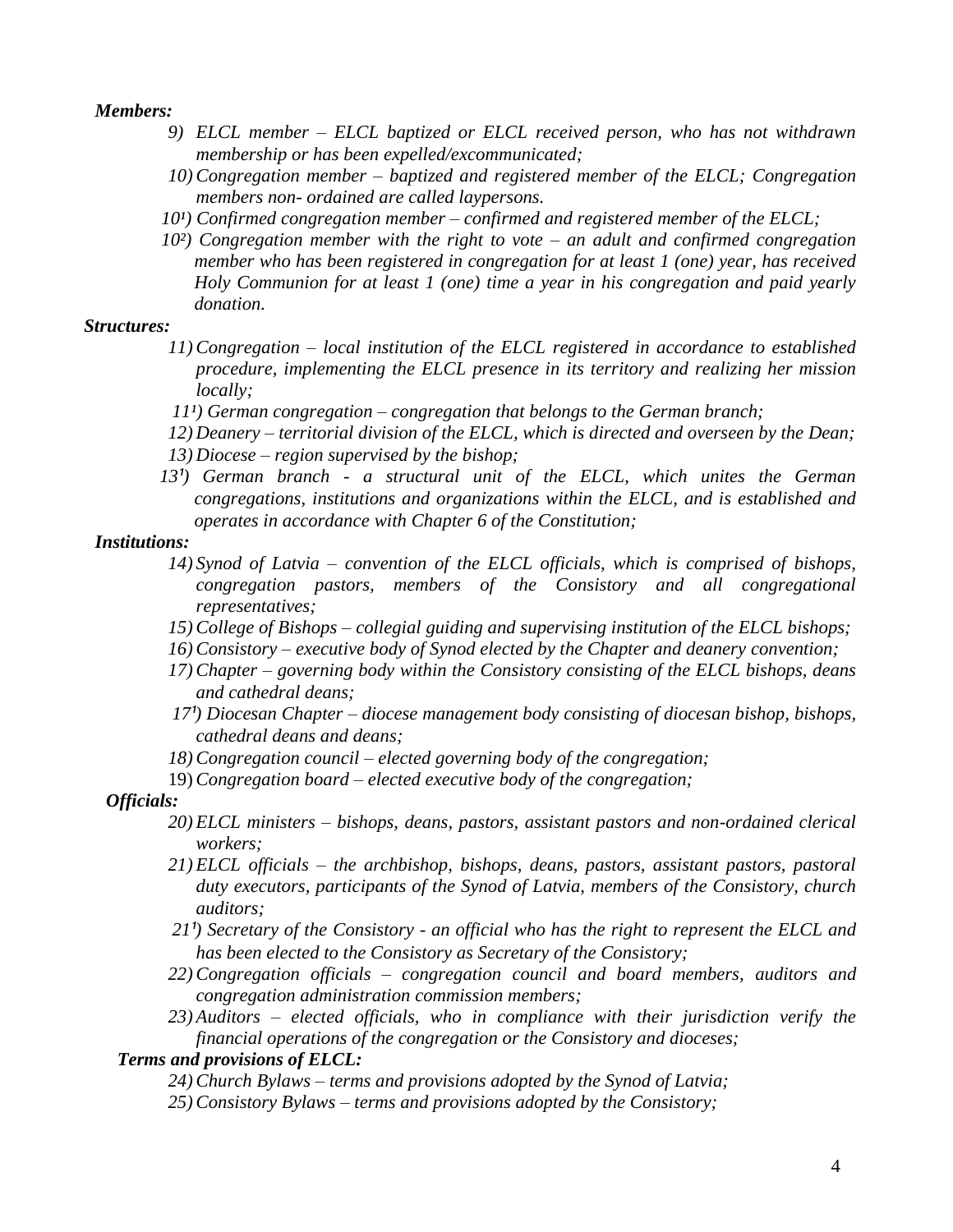*Other:*

- *26) Monastery - community of men or women, where order of life is determined by regulation of monastery.*
- *27) Brotherhood or sister community – union of clergy and/or lay persons, who gather together for the purpose of reaching different tasks of church and gather in order to perform various ministries in church (charitable ministry, education etc.). According to regulation, brotherhood or sister community has an elected or appointed leader, who is exposed to diocesan bishop or archbishop.*

*(As amended by decision No.2.1. of ELCL 27 th Synod on June 3, 2016; decision No.1., 5.2. of ELCL 28 th Synod on August 6, 2021)*

# *1.2. General regulations*

- *2. Unless specifically stated otherwise in this Constitution, all meetings called in compliance with this Constitution are lawful regardless of how many members are in attendance. All members must be summonsed. If all members of a meeting are present, then it is lawful regardless of how it was called.*
- *3. Unless specifically stated otherwise in this Constitution, meeting resolutions are adopted and elections valid with a simple majority of votes. The participants of the meeting who have abstained from voting or have not taken part in the voting may not influence the result of voting - the result of voting shall be determined only by "for" and "against" votes. In results of a tie, the question in regard must be debated a second time followed by a new vote. If the results of the second vote again end in a tie, then the deciding vote falls to the chairman of the meeting. Elections of persons is always to be done by secret ballot, but resolutions to be voted by open ballot, excepting resolutions with regard to personal affairs, as well as other questions where 1/3 of those present ask for secret ballot. (As amended by decision No.2.1. of ELCL 27 th Synod on June 3, 2016; decision No.1., 5.2. of ELCL 28 th Synod on August 6, 2021)*
- *4. Members of meetings do not have the right to vote if the resolution in regard is in his own personal interest, excepting voting mentioned in paragraph 68 of this Constitution.*
- *5. Parties concerned can appeal the resolutions of church institutions to the next higher authority within 14 days of the resolution's adoption or proclamation, if not specifically stated otherwise in said resolution.*
- *6. ELCL ordained ministers, as well as all preachers and teachers of God's Word, upon taking office will give a solemn oath, confirming it with signature, that they will not teach or preach anything that is against the Holy Scriptures and the ELCL teachings and resolutions, that together with all other ELCL ministers observe Church bylaws and discipline, and that they would live a lifestyle that will provide a good Christian example to congregational members.*
- *7. ELCL and congregational officers in addition to the rights of regular congregational members have supplementary rights allocated by their office according to the Constitution and Church bylaws.*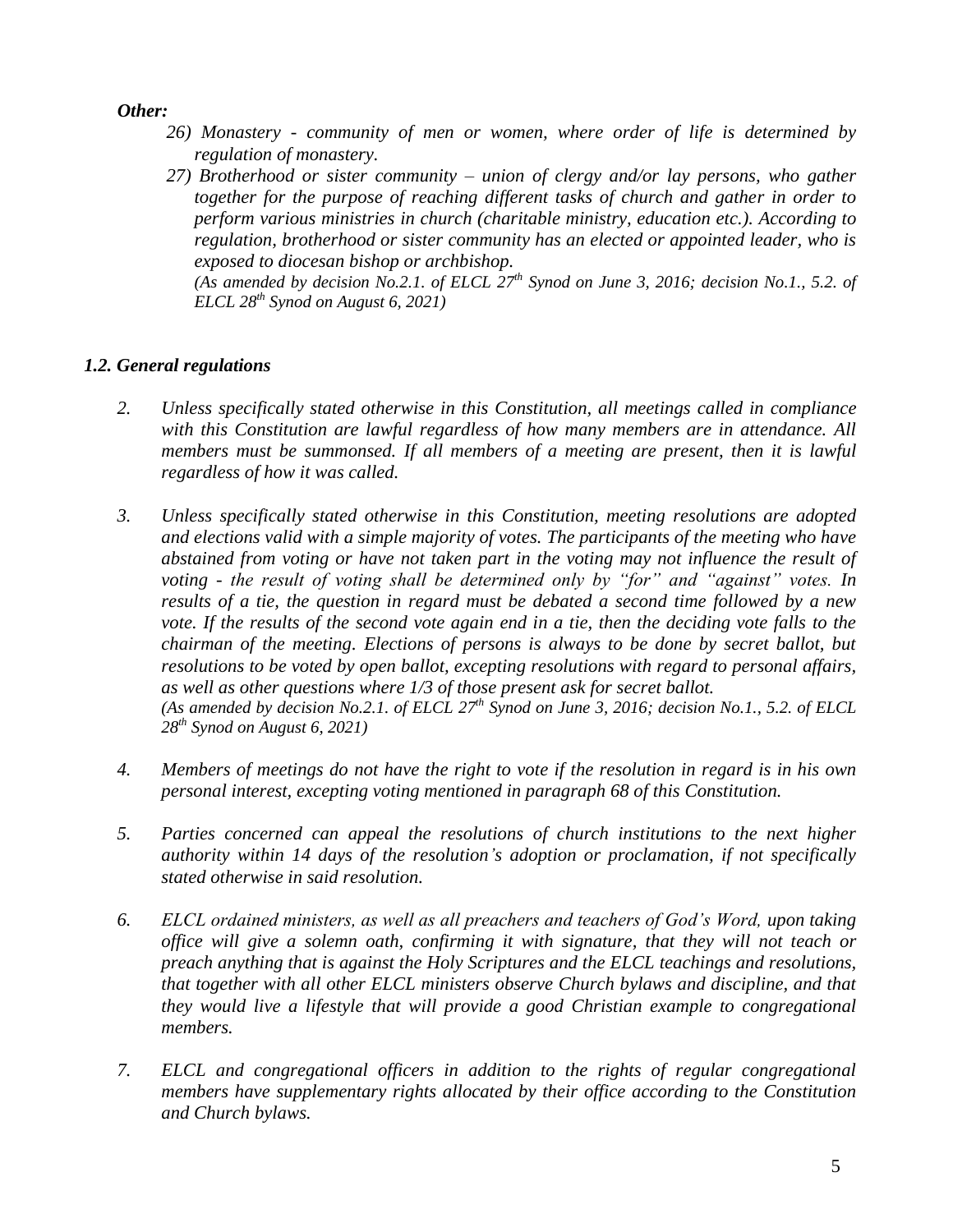- *8. If necessary, ELCL institutions can invite for an indefinite time period, non-voting thirdpersons to help in the completion of their task.*
- *9. The archbishop has the right to call and chair all ELCL conventions and meetings as well as participate in those; the diocesan bishops have the same right in their respective dioceses; the deans in their deanery; and congregation pastors in their congregations.*
- *10. All the institutions of the ELCL in the limits of their own competence for the deliberation of issues and performance of different tasks have the right to form committees, to which the institution may invite persons whom it chooses. The sectoral commissions of ELCL operate in accordance with the bylaws of the Consistory. (As amended by decision No.2.1. of ELCL 27th Synod on June 3, 2016)*

#### **Chapter 2**

#### **THE ELCL IN GENERAL**

11. The mission of the ELCL is to proclaim the Word of God, Law and Gospel, correctly administer the Sacraments pursuant to Christ's setting, and to take care of the spiritual needs of members of the Evangelical Lutheran Church, and defend and encourage Christian values in the whole of society. The mission of the ELCL is to serve the growth and unity of the Church of Christ, especially in Latvia.

*(As amended by decision No.2.1. of ELCL 27th Synod on June 3, 2016)*

12. The ELCL is comprised of one or more dioceses, which unites the congregational members within its territory. Dioceses are divided into deaneries. Deaneries are divided into congregations.

*(As amended by decision No.2.1. of ELCL 27th Synod on June 3, 2016)*

- 13. ELCL congregations are in mutual communion in the ministering of God's Word and Sacraments.
- 14. The ELCL functions in conformity to this Constitution, observing the laws and Constitution of the Republic of Latvia.
- 15. The ELCL is independent in its operation and administration.
- 16. The ELCL and its congregations, as well as institutions founded by them can have legal status.
- 17. In the ELCL may exist monasteries and brotherhoods or sister communities, who operate according to their regulation/bylaws confirmed by College of Bishops. *(As amended by decision No.2.1. of ELCL 27th Synod on June 3, 2016)*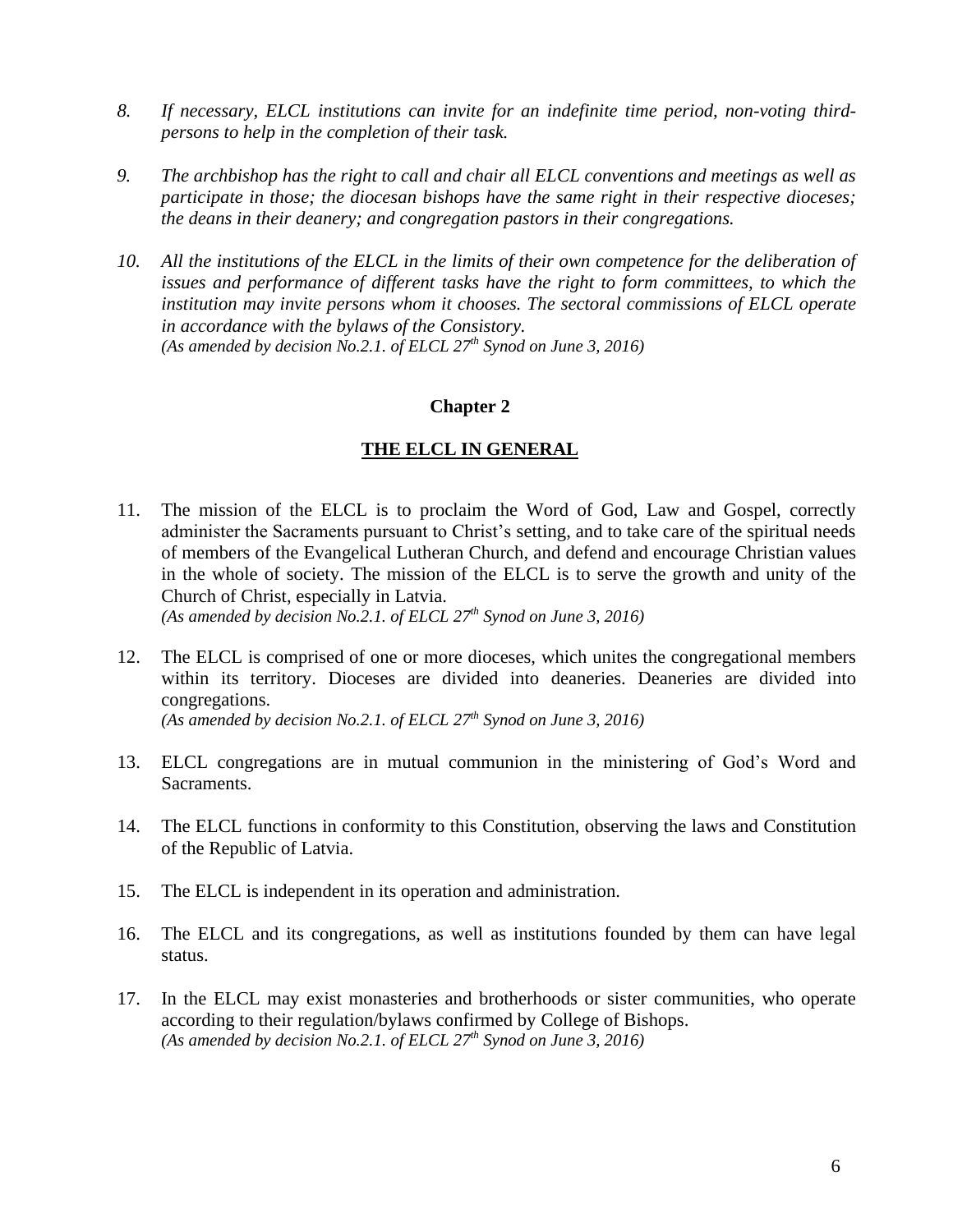## **Chapter 3**

## **THE MINISTERS OF THE ELCL**

#### **3.1. Ordained ministers**

#### **3.1.1. The Diocesan Bishop**

- 18. The diocesan bishop is the spiritual leader of the diocese, who in apostolic succession through the laying on of hands in accordance with the ELCL order has received the commission and authority to symbolize, safeguard and sustain the succession of the apostolic faith and ELCL unity, as well as to serve the Great Commission's continuation and the handing on of the office of reconciliation.
- 19. The diocesan bishop is the spiritual leader, counselor and shepherd to the pastors of the diocese.
- 20. The consecration of the diocesan bishop must take place in the archbishop's cathedral within 6 (six) months of his election to the office.
- 21. The enthronement of the diocesan bishop must take place in the diocesan cathedral within 2 (two) months of his consecration. When changing diocese, the bishop's enthronement must take place within 2 (two) months of his election.
- 22. The diocesan bishop receives the authority to fulfill his office from the archbishop in accordance with paragraphs 25 and 26 of the Constitution, and is independent in fulfilling his office within this given authority. The diocesan bishop functions under the supervision of the archbishop. The diocesan bishop represents the ELCL in his diocese and his diocese in the ELCL.

*(As amended by decision No.2.1. of ELCL 27th Synod on June 3, 2016)*

- 23. The diocesan bishop is the most senior clergyman of the diocesan cathedral, who has the right to appoint the cathedral dean. If the cathedral has more than one pastor, the cathedral dean is the senior pastor.
- 24. The irrevocable rights and responsibilities of the diocesan bishop are to care for the ELCL unity, growth in faith and love, so that diocese congregations, in accordance with the ELCL teachings, clearly proclaim the Gospel and rightly administer the Sacraments; maintain a living apostolicity in his diocese and rebut false teachings.
- 25. Other rights and responsibilities of the diocesan bishop in regard to his diocese are delegated to him in whole or part by the archbishop, and they are:
	- 1) to ordain pastors in his diocese;
	- 2) to appoint deans in his diocese from the deanery convention nominated candidates and put them in office;
	- 3) to make visitations to diocese congregations for the edification of their spiritual life;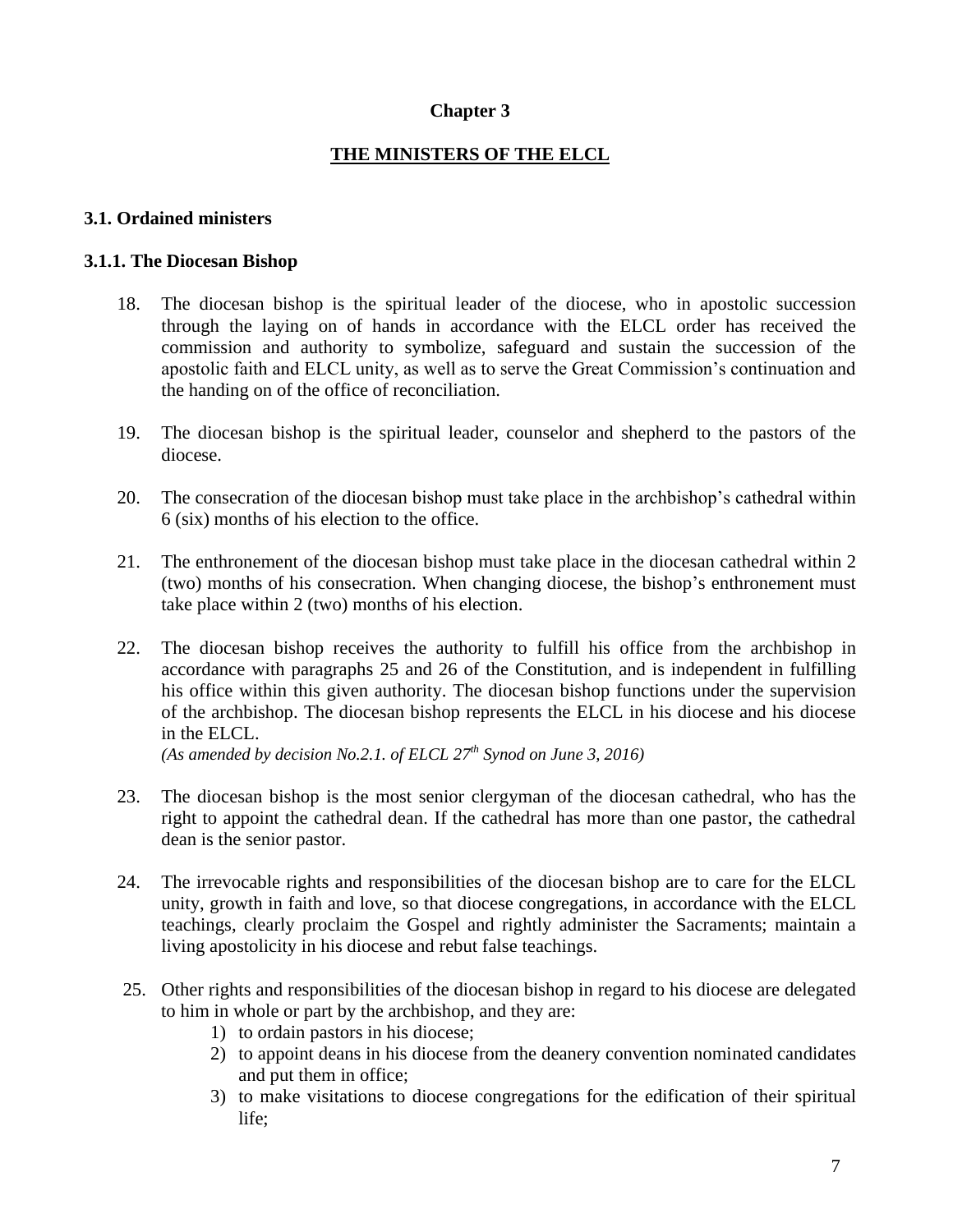- 4) to participate in the planning of the ELCL development strategy and implement it in his diocese;
- 5) to plan, direct, oversee and analyze the service of pastors in congregations, deaneries and in the diocese;
- 6) to give instructions and assignments to ministers and congregation officials in the diocese;
- 7) to reprimand diocese pastors and deans for inconformity to the office of pastor, demote or dismiss from discharging of pastoral office duties;
- 8) to made decisions concerning diocese publications;
- 9) to prepare and present proposals to the Synod of Latvia;
- 10) to in accordance with Church bylaws designate congregational pastors;
- 11) to change the area of service of assistant pastors and pastoral duty executors;

12) to expel/excommunicate from the ELCL.

*(As amended by decision No.1. of ELCL 28 th Synod on August 6, 2021)*

- 26. The archbishop has the right to determine other rights and responsibilities of the diocesan bishop.
- 27. The bishop must care for all Christians, who are entrusted to his care, regardless of their age, sex or nationality/ethic background, and in his pastoring and prayers be mindful of those who have ceased to be practicing Christians.
- 28. People who deny God, blasphemers and despisers of God's Word and Sacraments and His Church, and after a written warning from the diocesan bishop do not repent, can be expelled from the ELCL and congregation until time they repent. Expulsion from the ELCL and its congregations cannot be appealed. If a person wishes to renew his membership in the ELCL and congregation, he must address the diocesan bishop.
- 29. The diocese bishop establishes and maintains ecumenical relations within his diocese.
- 30. The assistants and advisors to the diocesan bishop are his deans.
- 31. The place of residence of the diocesan bishop is the city in which the diocesan cathedral is located in accordance with the Consistory bylaws.
- 32. The diocesan bishop fulfills the duties of his office until the age of 70 years. The Synod can invite him to continue to fulfill the duties of bishop in his diocese. The bishop can retire at the age of 65 years. A retired bishop can fulfill his duties at the behest of a bishop or the archbishop. *(As amended by decision No.2.1. of ELCL 27th Synod on June 3, 2016)*
- 33. A diocesan bishop can resign from his duties and retire prematurely in cases, where the College of Bishops sees as legitimate and such resignation is ratified by the Synod. *(As amended by decision No.2.1. of ELCL 27th Synod on June 3, 2016)*
- 34. The Synod of Latvia can dismiss the diocesan bishop from office in cases, where, with the resolution of the Chapter, it is confirmed that the bishop denies the ELCL teachings, as is stated in the preamble as the foundation of the ELCL or does not comply with the requirements set by the ELCL Constitution and ELCL rules on "Service of Pastors". The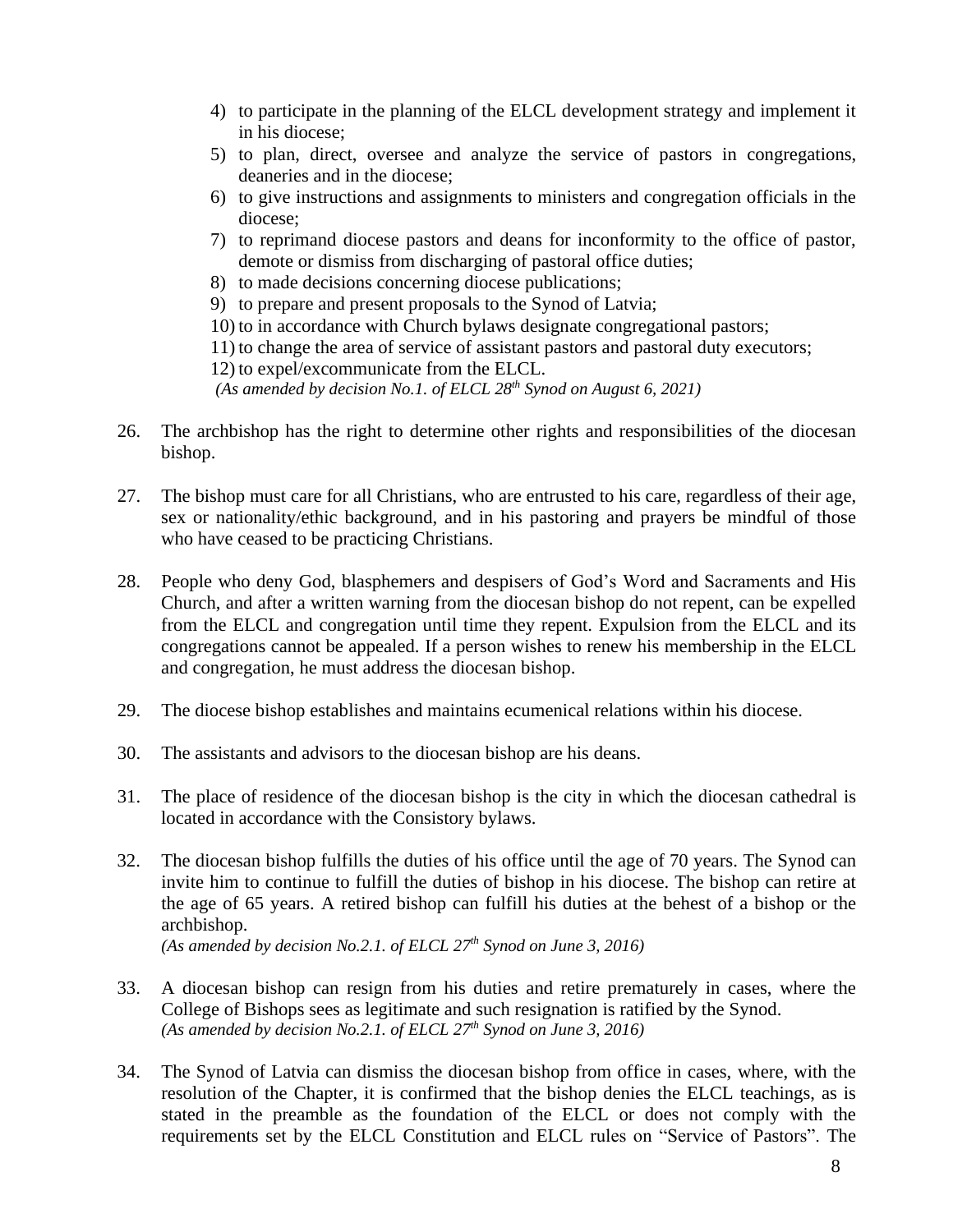Chapter initiates the dismissal of a bishop. Such Chapter meeting may also be convened on initiative of 1/3 of deans. Chapter must listen to opinion of the bishop, but he is not involved in conducting and deciding of matter. After expressing his opinion, the bishop must leave the meeting.

*(As amended by decision No.2.1. of ELCL 27th Synod on June 3, 2016)*

- 35. The archbishop is the bishop of the archdiocese of Riga.
- 36. The specific responsibilities of the archbishop are:
	- 1) to represent the ELCL and its unity;
	- 2) to open the Synod of Latvia and chair the College of Bishops;
	- 3) to consecrate bishops;
	- 4) to represent the ELCL in relations with the State, ecumenical, and international relations;
	- 5) to speak in the name of the ELCL.
- 37. The archbishop can visit congregations of all diocese with the goal of showing ELCL unity.
- 38. The bishop in his diocese may appoint an auxiliary bishop, who fulfills his office at the direction of the bishop. If the bishop should retire, step-down, or in the event of his death, the auxiliary bishop also steps-down. *(As amended by decision No.1. of ELCL 28 th Synod on August 6, 2021)*

#### **3.1.2. The Pastor**

- 39. The pastor is an ELCL minister, who is called and ordained according to the ELCL order.
- 40. The commission of the pastor is to proclaim the Word of God, administer the Sacraments in accordance with the Holy Scriptures and Christ's command, and promote the ELCL teachings, as well as give spiritual leadership to the congregation and oversee the congregation's life. He leads, organizes, coordinates, plans and motivates the spiritual life of the congregation.
- 41. The pastor is responsible for his actions before the archbishop, diocesan bishop and dean.
- 42. In accordance with teaching of the ELCL, which is determined in preamble of this Constitution, the man who is called by God and Church, and in order of the ELCL appropriately prepared for the office of pastor, may ask to be ordained. The application procedure, examination and ordination are determined by the ELCL regulations. The College of Bishops makes the resolution to ordain. *(As amended by decision No.2.1. of ELCL 27th Synod on June 3, 2016)*
- 43. The congregation pastor is a member of the congregation council and board; he participates in those meetings and the congregation convention.
- 44. If a congregation has more than one pastor, one of them is designated as senior pastor, who directs the entire spiritual life of the congregation, and leads the other pastors and ministers. The senior pastor is elected by the church council and is ratified by the diocesan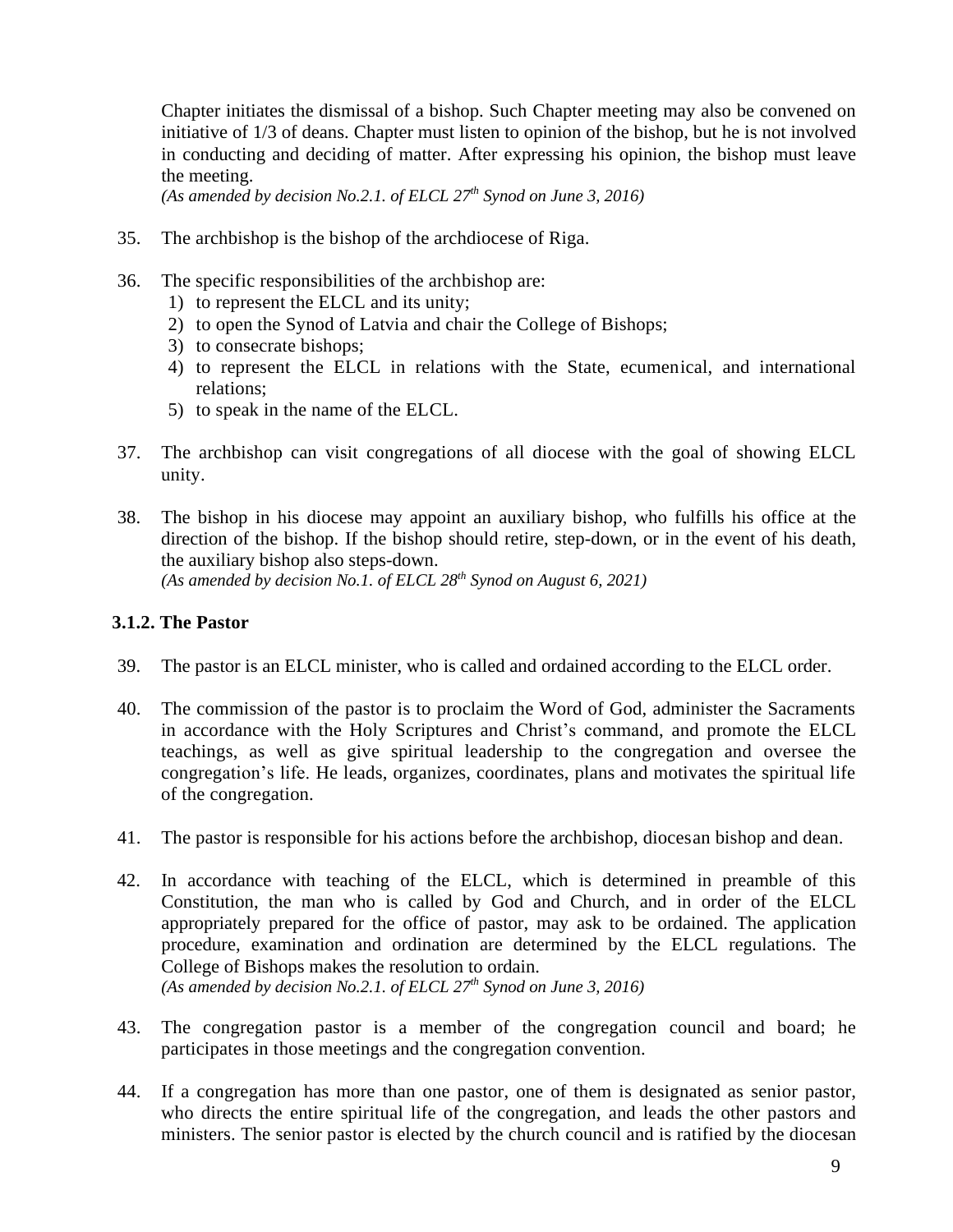bishop. In proclaiming the Gospel and administering the Sacraments all pastors are equal. Congregation pastors fulfill their office in brotherly fellowship and must take care that their activities strengthen and edify the congregation. The division of pastoral duties is determined by the senior pastor.

- 45. Pastors must cultivate mutual fellowship. They are called to give one another advice and assistance regarding issues about teaching, serving and life.
- 46. The pastor is forbidden to reveal the content of confessions and counseling.
- 47. Other responsibilities of the congregation pastor and his relationship to the congregation and institutions of the ELCL are defined in the Church bylaws.
- 48. The Church bylaws denote the retirement procedure for pastors. A congregation pastor can resign from his duties in cases that the bishop sees as important.
- 49. The pastor can be removed from office in cases described in paragraph **Kļūda! Nav atrasts atsauces avots.** of this Constitution.
- 50. After ordination a pastor serves in the degree of assistant pastor at the disposal of the diocesan bishop under the supervision of the dean. The decision to promote to full pastor is made by the diocesan bishop. The decision to promote to full pastor at the moment of ordination is made by the College of Bishops. After promotion to full pastor, he gains all pastoral rights mentioned in this Constitution.

In order for congregations not to remain for a longer period without spiritual care, when they are otherwise unable to find a pastor, the College of Bishops may allow candidates with lower general and theological education to be ordained in this congregation. They must be sufficiently prepared for the spiritual work in congregation and able to preach the Word of God. Such clergy are called assistant pastors. The diocesan bishop can promote assistant pastors to full pastors if they have demonstrated irreproachable service for a period no less than five years and have constantly supplemented their education. *(As amended by decision No.2.1. of ELCL 27th Synod on June 3, 2016)*

51. An assistant pastor does not have the right to be installed as the congregation pastor or be elected to ELCL offices as a pastor, with the exception of holding a position in congregation council and board.

# **3.2. Non-ordained ministers**

52. Non-ordained ministers of the ELCL are called pastoral duty executors, and other workers in accordance with the Consistory bylaws. Their subordination, rights and responsibilities are denoted in the Consistory bylaws.

# **Chapter 4**

# **STRUCTURE OF THE ELCL**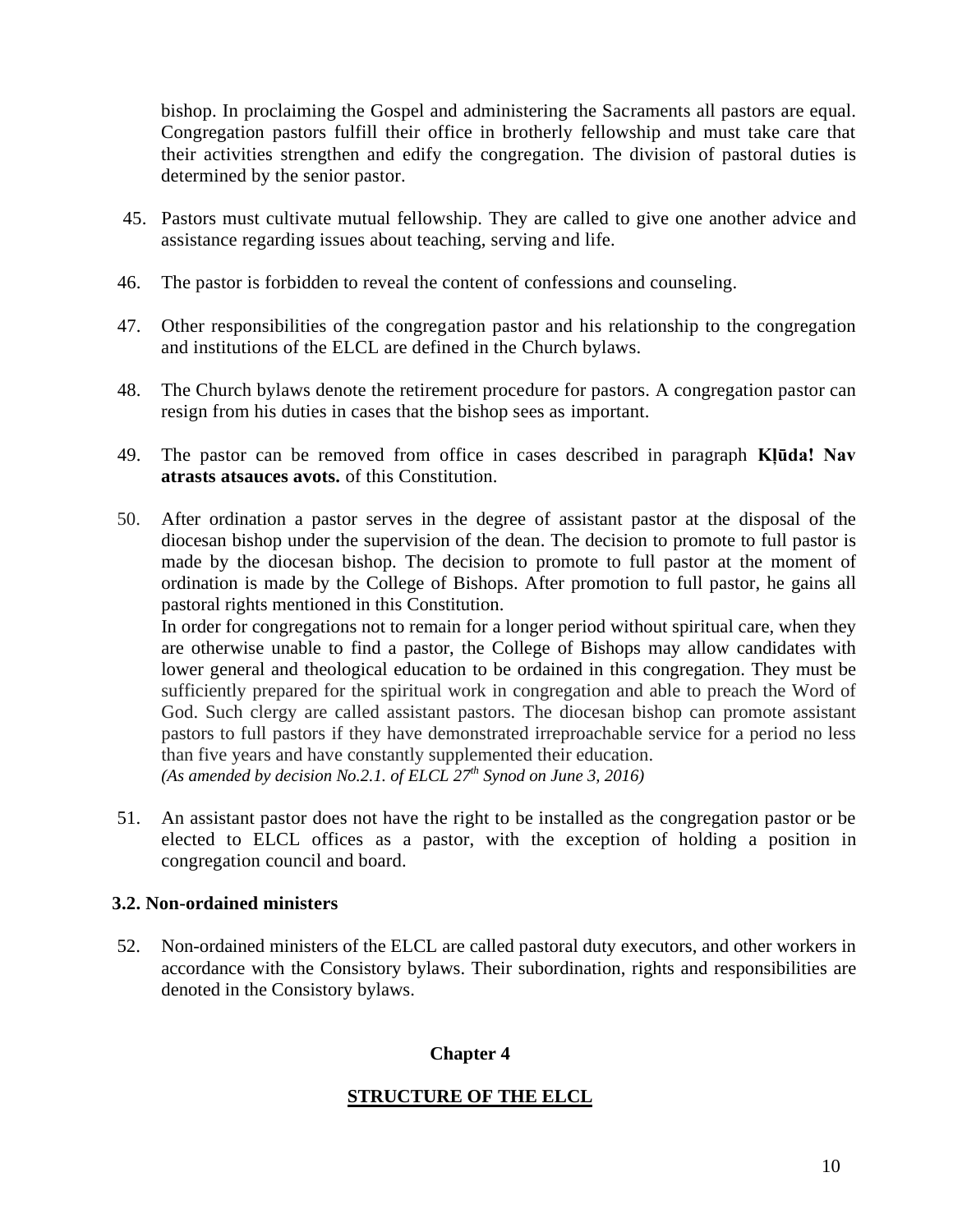# **4.1. The Congregation**

- 53. The primary mission of the congregation is to proclaim the Word of God and celebrate the Sacraments. It carries out its mission by providing worship services on a regular basis, by providing confirmation instruction for the youth, by providing spiritual care and offering Christian instruction for the growth of faith and sanctification, and by reaching out to the community through mission and human care ministries. The congregation is to participate in joint activities of the ELCL, facilitate Christian fellowship and set a good Christian example in society.
- 54. Congregations function in accordance to the bylaws, which are drafted by the Consistory and confirmed and amended by the Synod. *(As amended by decision No.2.1. of ELCL 27th Synod on June 3, 2016)*
- 55. The Chapter ratifies new congregations and divides existing congregations in accordance with the resolution of the congregation convention, taking regard to the direction of the dean.
- 56. Congregation has the duty and responsibility to support its pastor or pastors and provide the necessary means for congregational spiritual work, where minimum amount is determined by the Consistory. If a congregation is not able to meet these demands by itself, it may, with the approval of the dean, work together with another congregation or the Consistory. In that case the agreement between the respected congregations or the Consistory must be ratified by the dean and the Consistory.

*(As amended by decision No.2.1. of ELCL 27th Synod on June 3, 2016)*

57. The congregation participates in the life and ministry of the ELCL and provides the necessary assets in accordance to the resolutions of the Synod of Latvia.

# **4.1.1. ELCL and a congregation member, their rights and responsibilities**

- 58. ELCL member is baptized or received person in existing order of the ELCL. Baptized child belongs to the congregation in which at least one of the parents or guardians is registered. *(As amended by decision No.2.1. of ELCL 27th Synod on June 3, 2016)*
- *59. (Deleted by decision No.2.1. of ELCL 27th Synod on June 3, 2016.)*
- 60. To transfer one's membership to another congregation the adult congregation member needs to receive notification from the former congregation affirming membership and the payment of the yearly donation, which is to be given to the new congregation. *(As amended by decision No.2.1. of ELCL 27th Synod on June 3, 2016)*
- 61. An adult member is to be registered in only one ELCL congregation.
- 62. It is desirable that an adult member belongs to a congregation near to one's place of residence.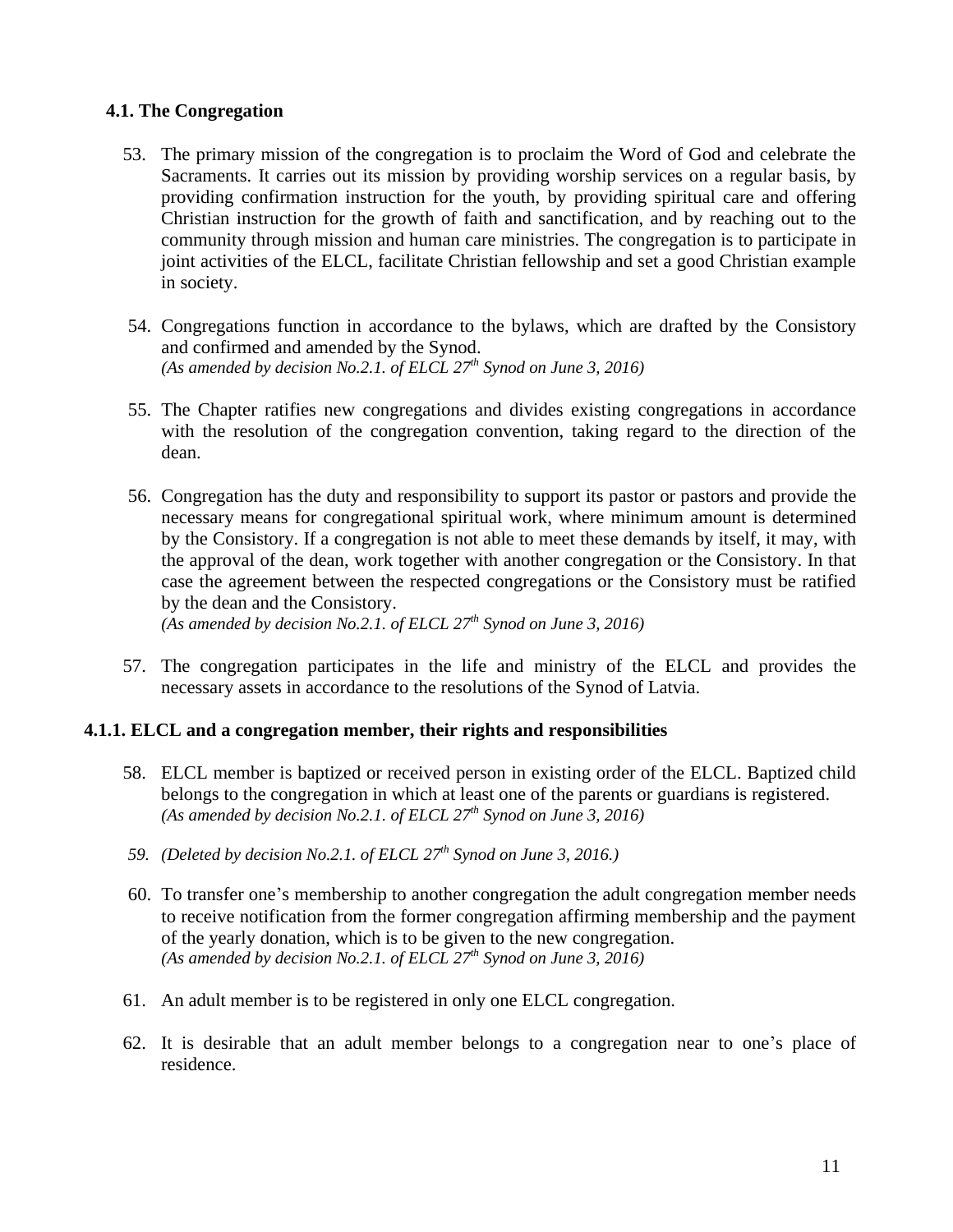63. ELCL members, who were baptized as children and have reached the age of majority have the responsibility, in accordance to existing ELCL procedure, to be confirmed and become adult congregational members.

*(As amended by decision No.2.1. of ELCL 27th Synod on June 3, 2016)*

- 64. An adult Church (ELCL) member has the following responsibilities: to form its awareness of faith according to the ELCL teaching, to live a Christ-confessing life, attend congregational worship services and receive the Holy Sacraments, make donations for the work of the congregation, observe the order of the congregation, comply with ELCL bylaws and instructions, and not to decline an office to which elected without an important reason and then to faithfully discharge the duties of this office. The special responsibly of parents is to baptize and raise their children in a Christian manor, to promote their confirmation. *(As amended by decision No.2.1. of ELCL 27th Synod on June 3, 2016)*
- 65. An adult congregation member has the following rights: to receive pastoral care, in illness, poverty and weakness to receive material support, as far as the resources of the congregation permit; to participate in the congregation convention, vote for and be elected to ELCL official positions; to have a Christian wedding; to become a godparent; and to have a Christian burial.
- 66. Adult congregation members who incite activities that undermine peace and accord within the congregation, and who after written admonition does not amend one's ways; can be expelled from the congregation with the joint decision of the pastor and the dean. The expelled person can appeal the decision within a month's time to the diocesan bishop.
- 67. Adult congregation members who have not received Holy Communion at least once a year and who have not made the defined donations for the general needs of the congregation and ELCL for 2 (two) years in a row, are to be regarded as having withdrawn from adult membership. A member of the ELCL may withdraw from the ELCL congregation individually by submitting a personal written notice to the church governing body or the pastor. If the person wishes to renew the membership in the congregation, one must speak to the pastor of the congregation to be reinstated as an adult member. Change of congregation can be made in accordance with paragraph 59 and 60 of this Constitution. *(As amended by decision No.2.1. of ELCL 27th Synod on June 3, 2016; by decision No.1. of ELCL 28 th Synod on August 6, 2021)*

# **4.1.2. The Congregation Convention and the Congregation Council**

68. The congregation convention is the highest decision-making body of the congregation. The congregation convention may be convened by the congregation council, the congregation board, the congregation pastor, the dean, the diocesan bishop, and the archbishop. The congregation convention is convened at least once a year. The congregation convention has the following rights, responsibilities and tasks:

1) according to the decision of the Chapter, to make a decision on founding of the congregation;

2) to approve the bylaws of the congregation in accordance with the wording adopted by the Synod of the ELCL;

3) to elect the congregation council and auditors;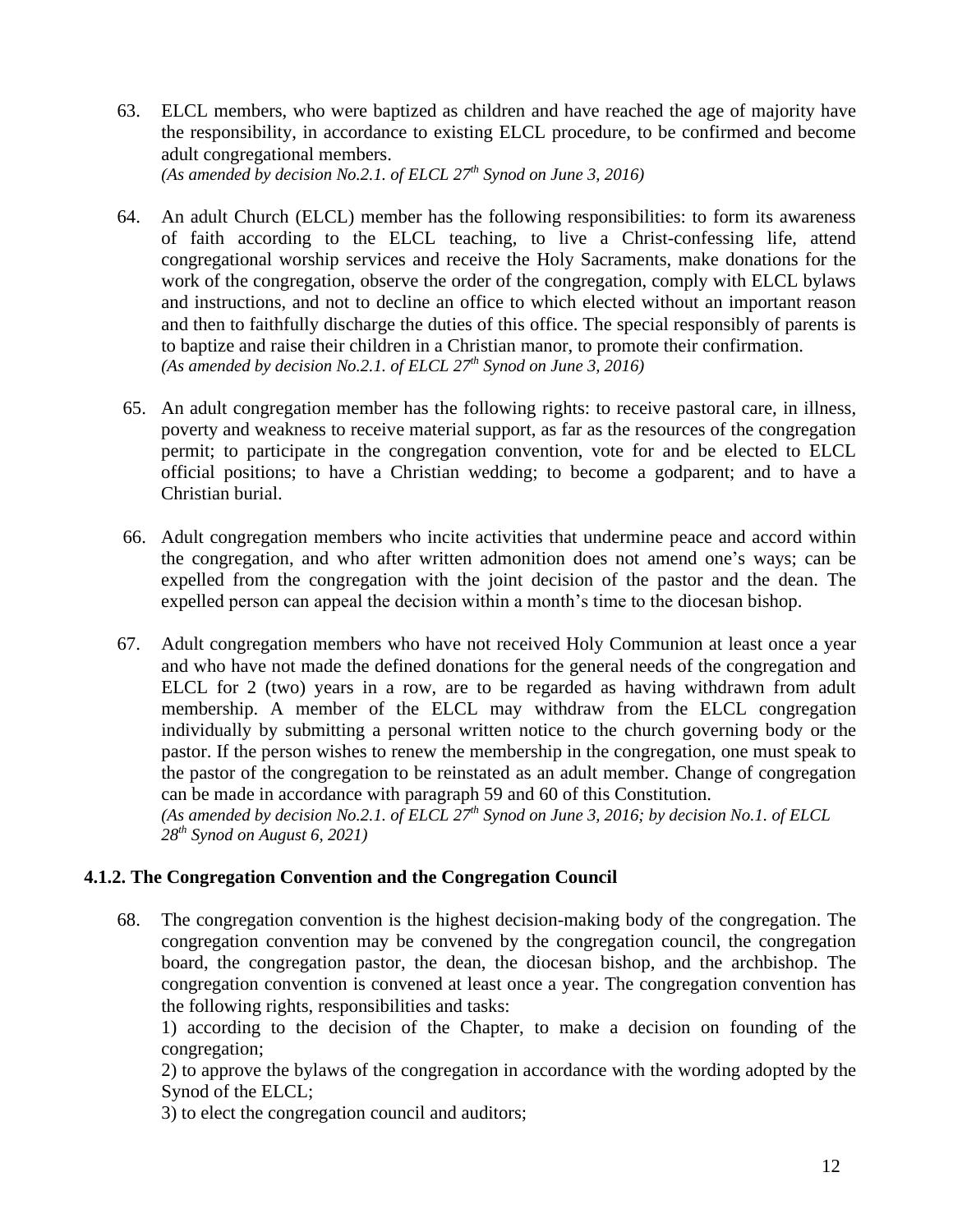4) to listen to the reports of the officials of the congregation regarding the spiritual and economic situation in the congregation;

5) in accordance with its competence to decide on other issues on the agenda that do not contradict the regulations of the ELCL and which have been initiated by the congregation council, the board or ELCL officials who are entitled to convene the congregation convention;

6) in accordance with the direction of the dean, to decide on the reorganization of the congregation (uniting with another congregation of the ELCL, joining of the congregation with another congregation of the ELCL or division), on which the final decision is made by the Chapter. In case of reorganization, the congregation convention makes a decision on the transfer of property to the reorganized congregation or the ELCL;

7) decide on the termination, renewal and liquidation of the activity.

Note. The congregation convention does not have the right to decide on the withdrawal of the congregation from the ELCL. A member of the ELCL may withdraw from the ELCL individually by submitting a personal written notice to the governing body of the congregation or the pastor, or shall lose the membership in the case specified in paragraph 67 of the Constitution.

*(As amended by decision No.2.1. of ELCL 27th Synod on June 3, 2016; by decision No.1. of ELCL 28 th Synod on August 6, 2021)*

 $68<sup>1</sup>$ ) The congregation convention elects 10-30 members to the congregation council and, if necessary, up to 10 congregation council reserve candidates. In special cases the dean can allow the congregation convention to elect a council of 5-9 members, or to elect joint council consisting of representatives from all of these congregations, retaining a legal personality for each congregation. In congregations where the congregation pastor is also the dean, this approval is granted by the diocesan bishop.

*(As amended by decision No.1. of ELCL 28 th Synod on August 6, 2021)*

- 69. Adult congregation members who are of age, who have been registered members of the congregation at least 1 (one) year, and who have paid the defined yearly donation, have the right to vote.
- 70. Only adult congregational members who have the right to vote in the congregation, who have a good reputation, who love the Church, regularly attend worship services and receive Holy Communion, as well as fulfill the requirements of paragraph 64 of the ELCL Constitution may be put on the roster of elected members and candidates to the congregation council. These requirements are also set for the members of the congregation administration commission in accordance with the regulations of the ELCL. Cases in which a congregation member meeting the conditions of paragraph 69 is denied the right to stand as a candidate shall be examined by the dean before the election of the congregation council. *(As amended by decision No.1. of ELCL 28 th Synod on August 6, 2021)*
- 71. In cases where a member of the congregation council or auditor has died or resigned or been expelled from the congregation council, one of the candidates for the members of the congregation council elected in the election of the congregation council shall take the place. If the number of members of the congregation council or auditors becomes less than the number set by the congregation convention and there are no candidates to be admitted to the congregation council or auditors, extraordinary elections of the congregation council or auditor must take place within 2 (two) months. In cases mentioned in this paragraph as well other cases provided in the Constitution and regulatory enactments, in order not to leave the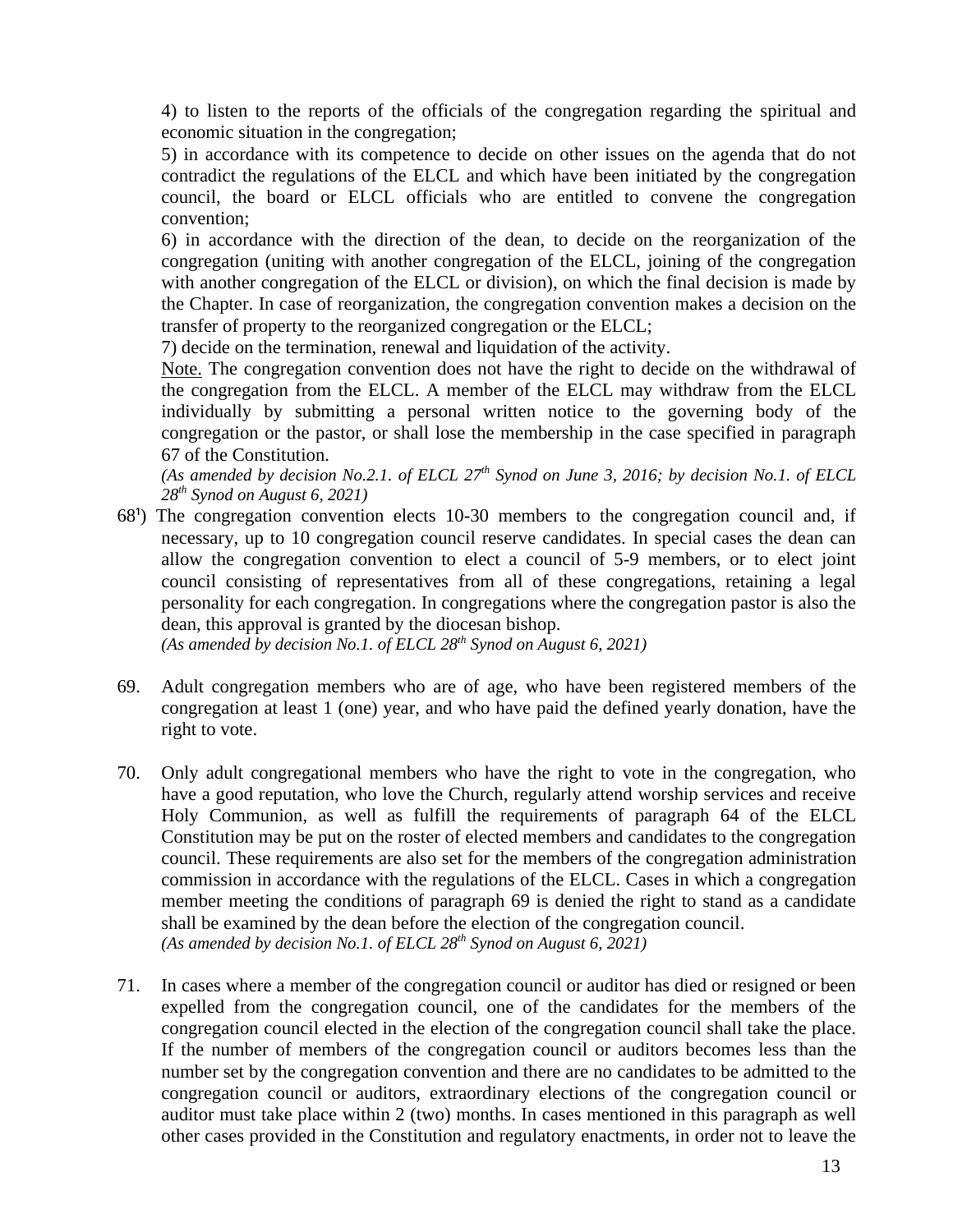congregation without leadership, the Chapter, the Diocesan Chapter may appoint a congregation administration commission with a term of up to 1 (one) year. The composition of the commission is recommended by the dean in consultation with the congregation pastor. Until the end of the term of the commission, the congregation must elect a new congregation council.

*(As amended by decision No.2.1. of ELCL 27th Synod on June 3, 2016; by decision No.1. of ELCL 28 th Synod on August 6, 2021)*

- 72. The congregation pastor or pastors are voting members of both the congregation council and board.
- 73. Upon its first meeting the congregation council will elect from its midst the congregation president and the congregation board for the duration of the term set out by the congregation convention. The congregation council may elect to the board vote-eligible members of the congregation, who are not on the congregation council.

Note. The congregation councils of congregations, which have shared properties or share the same pastor, can elect a shared board and multiply the number of members of the shared board with representation from both congregations or, electing separate boards, designate a special committee to work with shared problems.

- 74. The congregation council in addition to those already mentioned have the following rights and responsibilities:
	- 1) to provide that worship services with Holy Communion take place;
	- 2) to discuss and make decisions concerning the life of the congregation;
	- 3) to initiate and discuss issues concerning the life of the ELCL, the final decision of which belongs to other institutions of the ELCL;
	- 4) to elect a congregation pastor in accordance with the Church bylaws, if the Chapter has promulgated congregation pastor elections;
	- 5) to determine the salary of the congregation pastor and organize his installation;
	- 6) to care for the diaconal and mission work, musical life, children and youth work and other ministry areas of the congregation;
	- 7) to see that the activities of the congregation comply with the aims and tasks of the ELCL and that the requirements of the Constitution of the ELCL and ELCL regulations are observed therein;
	- 8) to oversee and manage the real estate of the congregation in accordance with the requirements of Chapter 3 of this Constitution; determine the procedure for the use and management of the property of the congregation;
	- 9) to ratify the congregation budget and annual report;
	- 10) to determine the sum of the annually required donations as well as other donations for the congregation;
	- 11) to appoint and dismiss the congregation's diaconal leader, children and youth leaders, church elders/ushers, as well as other congregational staff, if necessary, also determine their salary;
	- 12) to appoint and dismiss church musicians and determine their salary;
	- 13) to evaluate the activity of the congregation board and, if necessary, submit a complaint to the dean; report to the dean on matters within his competence in the congregation;
	- 14) to elect the congregation representative (s) to the deanery convention, diocese convention and Synod of Latvia.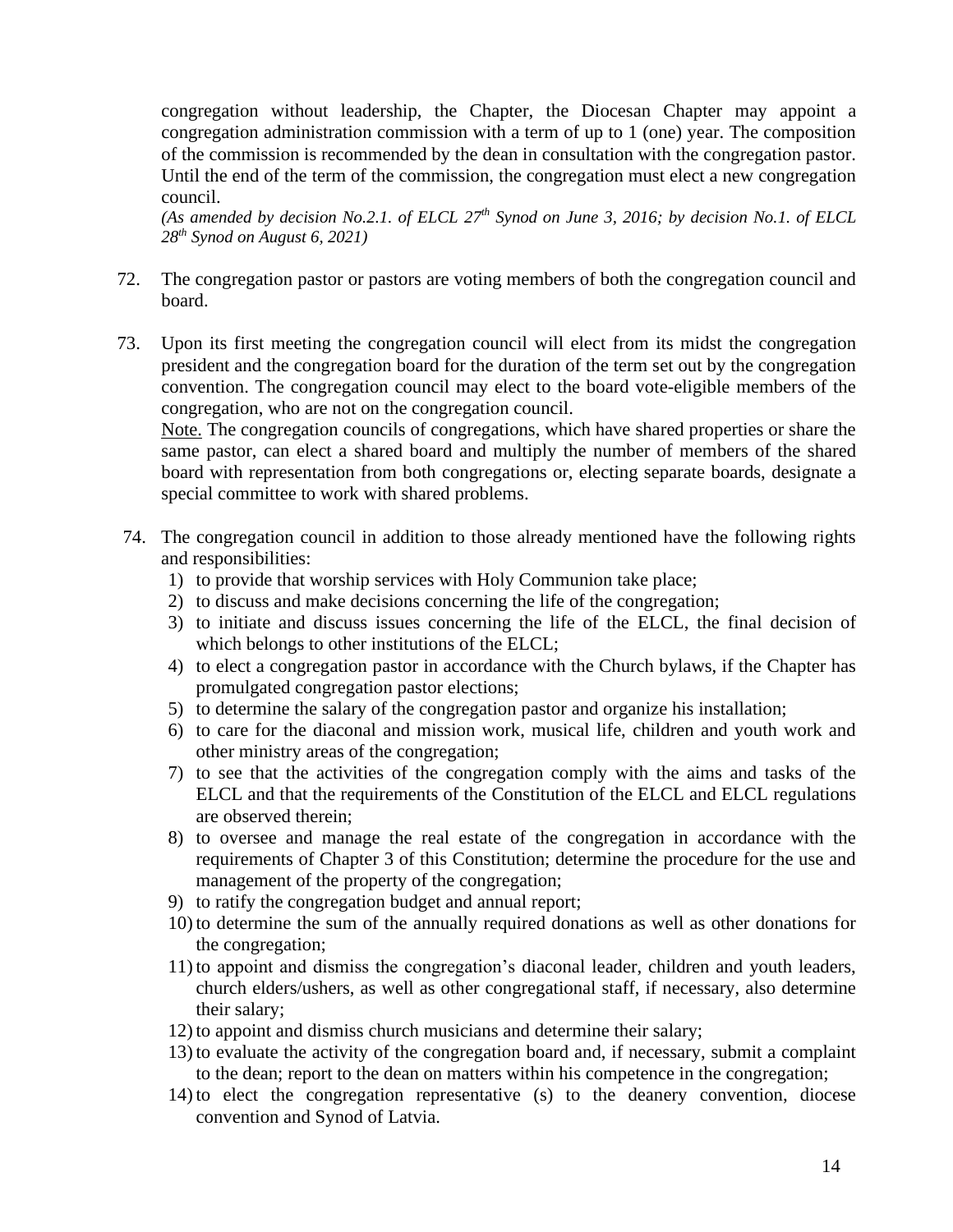15) to decide on the convening of a congregation convention; 16) to nominate a candidate for the lay representative election in the Consistory. *(As amended by decision No.1. of ELCL 28 th Synod on August 6, 2021)*

- 75. When voting on questions concerning paragraph 74.8. of this Constitution, 3/4 of the members of the congregation council must be present, but no less than 5 (five) members. These rules also apply to the congregation administration commission if appointed in accordance with paragraph 80 of this Constitution. *(As amended by decision No.2.1. of ELCL 27th Synod on June 3, 2016)*
- 76. The congregation council meeting must be convened at least 2 (two) times a year and it is chaired by the congregation pastor or in his stead, the congregation president, or some other congregation council member. When issues to be discussed involve complaints against the congregation president or the pastor, or the activity of the congregation board is to be evaluated, the congregation council elects another person to chair the meeting.
- 77. An extraordinary congregation council meeting must be convened within 2 (two) weeks of the decision of church officers mentioned in paragraph 9, as well as at the request of the Consistory or of at least half of the congregation council members, or at the request of at least one of the auditors.
- 78. The congregation council has the right to expel council members, who without a justified reason fail to attend 3 (three) meetings in a row or because of inactivity or negligence hinder the performance of the congregation council.
- 79. The congregation pastor has the right to suspend any resolution of the congregation council and put it back to a second review. If the congregation pastor suspends the reviewed resolution a second time, the dean then hands the resolution for the Chapter to decide.
- 80. The dean or bishop has the right to propose to the Chapter, the Diocesan Chapter the dismissal of a congregation council, or its specific members in his jurisdiction, if the congregation council or its members impede to realize the tasks of the ELCL and the congregation. If the Chapter, the Diocesan Chapter decides to dismiss the entire congregation council or because of member dismissal it has become less than 5 (five) members, the Chapter, the Diocesan Chapter appoints a congregation administration commission with maturity up to 1 (one) year. The commission's composition is determined by the dean in consultation with the congregation pastor. The congregation must elect a new congregation council before the end of the commission's term. *(As amended by decision No.2.1. of ELCL 27th Synod on June 3, 2016)*

#### **4.1.3. The Congregation Board**

81. The congregation board must consist of the following: the congregation pastor or pastors, the congregation board chairman, and the financial administrator. The offices of congregation president and congregation board chairman are compatible. The congregation council may, if necessary, elect in the board members of the parish who are not members of the congregation council, if they comply with the requirements set for congregation officials specified in paragraphs 69 and 70 of the Constitution. In the case of death, membership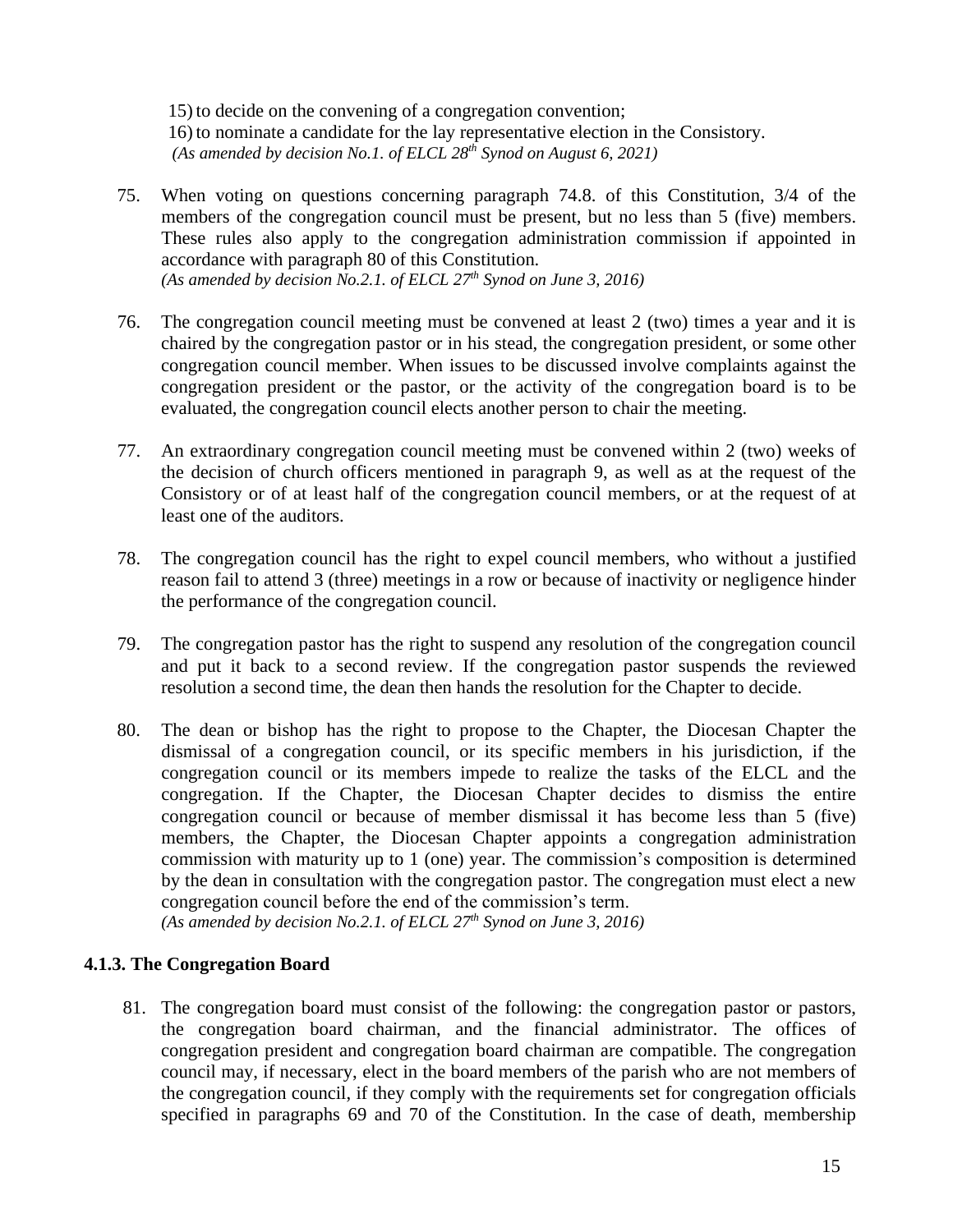withdrawal or expulsion of a board member, the congregation council appoints a new board member for the remainder of the term. *(As amended by decision No.1. of ELCL 28 th Synod on August 6, 2021)*

- 82. Church board meetings are convened as necessary and are chaired by the congregation pastor or the board chairman, or in the pastor's stead some other board member. Board meetings are lawful if the congregation pastor or board chairman and two other board members are present.
- 83. Extraordinary congregation board meetings must be convened within 2 (two) weeks of the decision of officers mentioned in paragraph 9, as well as at the request of the Consistory or of at least 3 (three) congregation board members, or at the request of at least 1 (one) of the auditors.
- 84. The congregation board has the following responsibilities:
	- 1) to promote the spiritual care of the congregation;
	- 2) to effectuate the resolutions of the congregation council, as well as the resolutions and instructions of all higher institutions of the ELCL, and initiate motions to be discussed by the congregation council;
	- 3) in accordance with the congregation council resolutions and this Constitution in the name of the congregation enter all types of contracts and transactions, represent the congregation to society, represent the congregation in administrative and judicial institutions, and give proxy;
	- 4) to ensure that the congregation pastor receives a salary;
	- 5) to develop and maintain rosters and records for the ELCL and congregation members;
	- 6) to employ or ask to volunteer congregational staff, except for persons mentioned in paragraph 74.11. of this Constitution;
	- 7) to dismiss congregational staff, except for persons mentioned in paragraph 74.11. of this Constitution, or initiate their dismissal if the final decision must be made by another ELCL or congregational institution, authority or organization;
	- 8) to draft the congregation budget, annual report, and projects that need to be given to the congregation council or other higher institutions of the ELCL for approval;
	- 9) to manage the congregation finances;
	- 10) to grant permission to third-person organized events to use the church building or other property belonging to the congregation, as long as these events are in line with the objectives of the congregation and the ELCL. Such permission can only be given with the approval of the congregation pastor;
	- 11) to correspond in the name of the congregation;
	- 12) to maintain the congregation's archive in good order, administer all congregational documents, provide that these are unrestrictedly available to the pastor, congregation council and board members, as well as higher institutions of the ELCL;
	- 13) at least once a year on behalf of the congregation council to convene a congregation convention and ensure the course of the meeting.

*(As amended by decision No.1. of ELCL 28 th Synod on August 6, 2021)*

85. The congregation president is the chairman of the congregation council. The congregation president works in accordance with this Constitution, the congregational bylaws and congregation council and board resolutions and is also accountable for his actions to the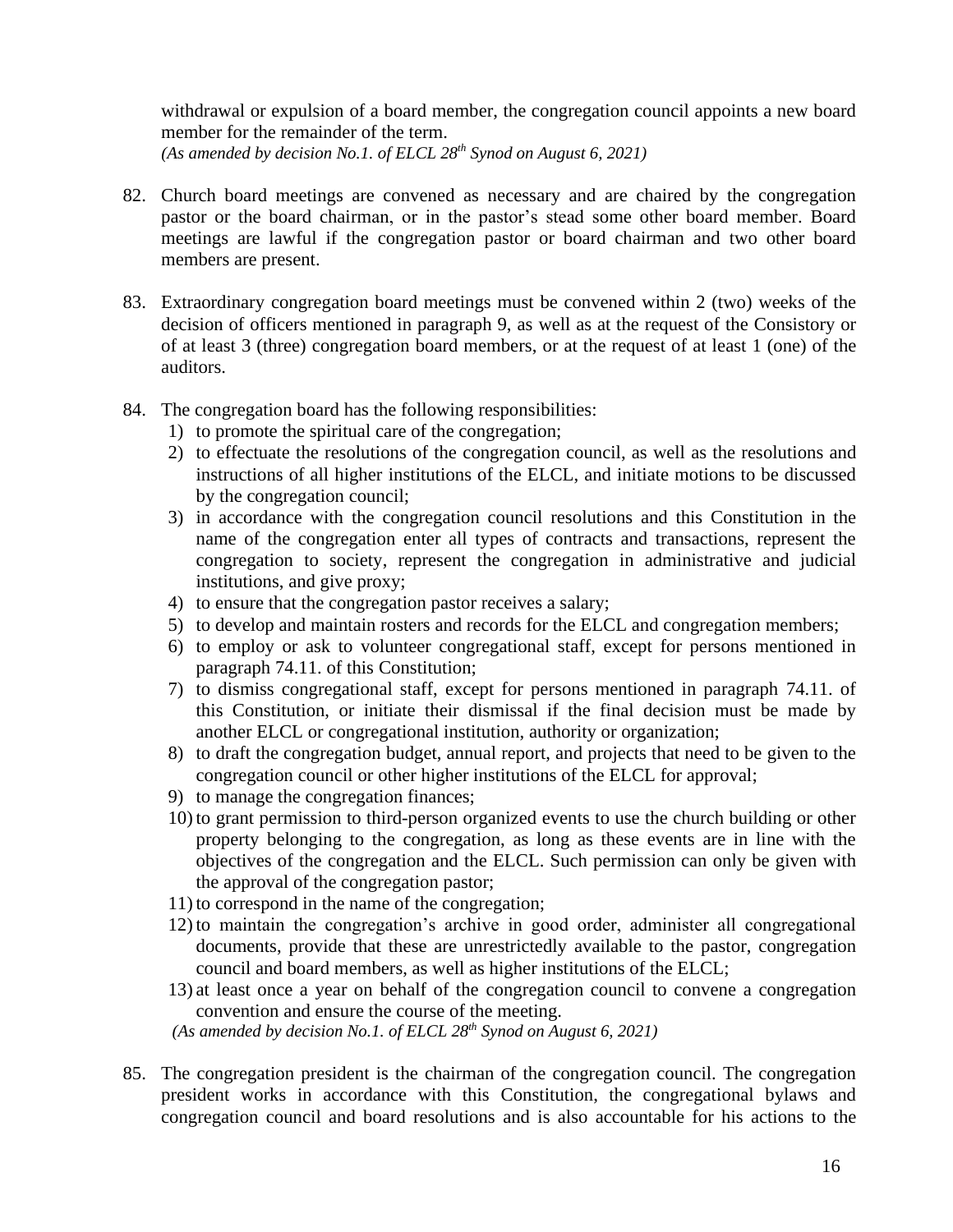congregation pastor and council. The rights and responsibilities of the congregation president are:

- 1) to promote the spiritual life of the congregation;
- 2) to ratify congregational documents, contracts and transactions with his signature and congregational seal, in accordance with congregation council, board, the ELCL and Consistory resolutions. If the positions of the congregation president and the congregation board president are not united, the congregation board president also has such rights and tasks.
- 3) together with the congregation pastor lead, organize, coordinate, motivate and analyze the activities of the congregation council.

*(As amended by decision No.2.1. of ELCL 27th Synod on June 3, 2016)*

86. The congregation president or congregation board president leads, organizes, coordinates and motivates the activity of the congregation board. The congregation president works in accordance with this Constitution, the congregational bylaws, regulations of the ELCL, congregation council and board resolutions, and is accountable for his actions to the congregation pastor, council and board.

*(As amended by decision No.2.1. of ELCL 27th Synod on June 3, 2016)*

## **4.2. The Deanery**

- 87. The responsibility of the deanery is to support its dean, as well as provide the dean with the necessary material provisions.
- 88. The deanery convention is to be called at least once a year, and it is chaired by the dean or in his stead by one of the pastors of that deanery.
- 89. The participants of the deanery convention are: the dean and congregations' pastors or the pastoral duty executors, and congregational representatives – congregational presidents or in their stead another congregation council member by proxy. If more than one pastor serves in a congregation, then this congregation elects as many delegates as there are pastors.
- 90. Congregational representatives, whose congregations have made the required payments to the deanery at least 1 (one) month before the convention have the right to vote. Congregational representatives, who do not have the right to vote, as well as invited guests, may participate in the convention without the right to address the convention or vote. The right to address the convention may be granted them by the dean.
- 91. The rights and responsibilities of the deanery convention are:
	- 1) to listen to, discuss and ratify the report of the dean on the state of the congregations;
	- 2) to listen to and discuss the presentations and the congregations' resolutions about the agenda of the Synod of Latvia;
	- 3) to make resolutions about issues, which the Consistory or the Synod of Latvia have given over to the deanery convention to address;
	- 4) by its choice, initiate and discuss issues, which will finally be decided by the Consistory, the Synod of Latvia or other institutions of the ELCL;
	- 5) decide how to improve the spiritual care in congregations and material condition of congregations;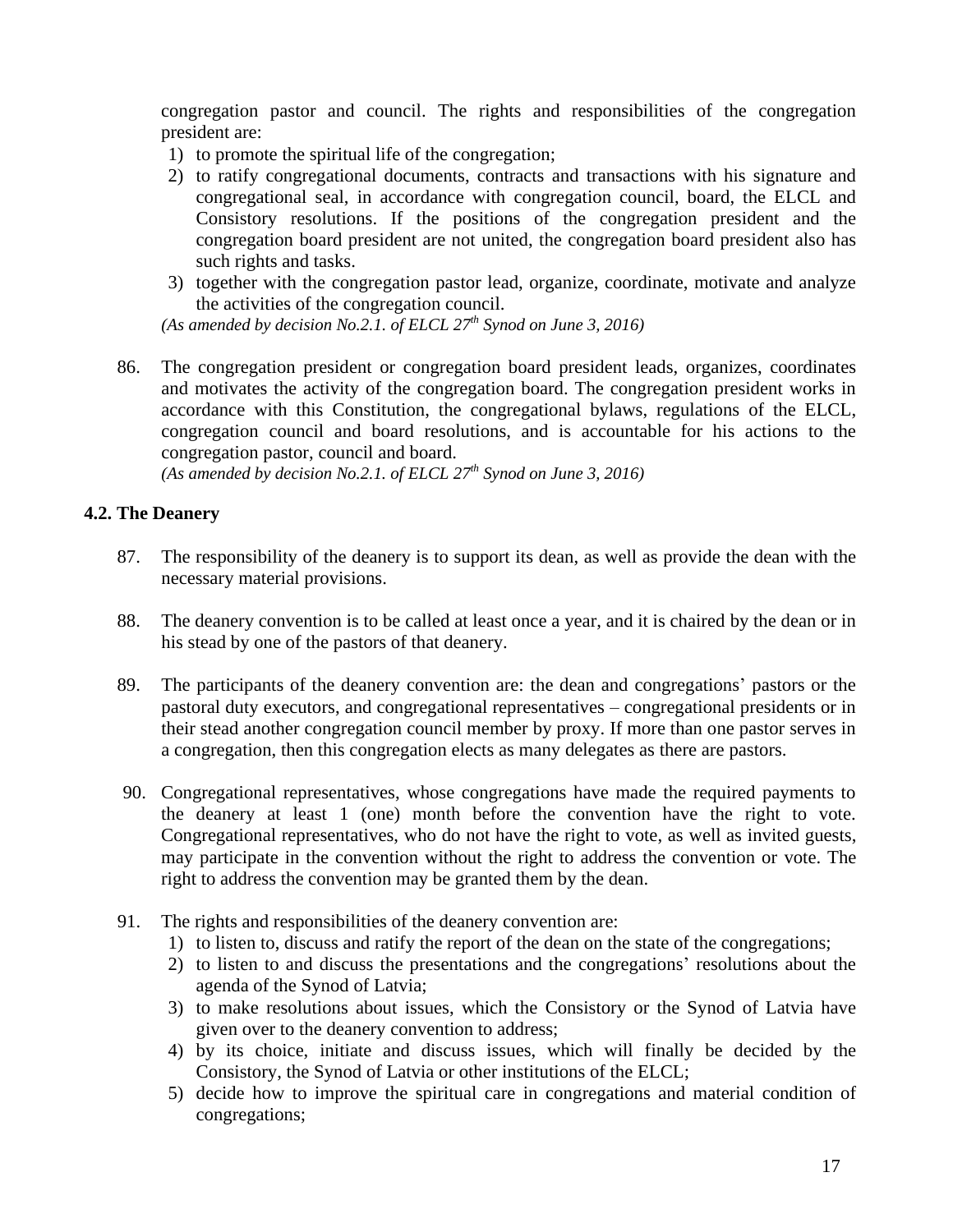- 6) to ratify the deanery's budget and determine the congregational payment for deanery needs;
- 7) to listen to and discuss presentations on theological issues and practical issues concerning the life of the ELCL;
- 8) if the office of dean is vacant, nominate 2 (two) candidates for the office of dean. The final decision is made by the bishop;
- 9) to express opinion to the Consistory about another deanery's initiative to change its boundaries;
- 10) to elect a representative of the district layperson for a 4 (four) year term into the Consistory. The procedure for the selection and election of tenderers are determined by the Consistory bylaws.

*(As amended by decision No.2.1. of ELCL 27th Synod on June 3, 2016)*

## **4.2.1. The Dean**

- 92. The dean is the immediate superior and counselor for the pastors, assistant pastors, nonordained ministers, and congregations.
- 93. The dean is the representative of the diocesan bishop in the deanery, and the representative of the deanery in the Chapter.
- 94. The diocesan bishop chooses the dean from candidates nominated by the deanery convention and appoints the dean to a term of seven years.
- 95. The responsibilities of the dean are:
	- 1) to participate in the management of the ELCL and implement its decisions in the deanery;
	- 2) to oversee the deanery's congregations and the activity of their councils, boards and auditors;
	- 3) to ensure the operation of the office of dean.
- 96. In order to carry out these responsibilities the dean has the following rights:
	- 1) to resolve disputes among congregations, their staff and ministers;
	- 2) to initiate to the Consistory the dismissal of congregational officials;
	- 3) in consultation with the diocesan bishop, change the place of service of assistant pastors and pastoral duty executors;
	- 4) to give tasks and instructions to ministers and congregational officers in the deanery.
- 97. The dean of deanery is removed from the dean's office by the College of Bishops if he fails to fulfill its obligations imposed by this Constitution and other regulations of the ELCL. The bishop of the respective diocese proposes to remove the dean from his office. The bishop must warn the dean beforehand about the misconduct of the position and the removal from the office and bishop shall hear the opinion of deanery pastors on this issue. The dean has the right to express his opinion at the meeting of the College of Bishops before the vote on the dismissal. After expressing his opinion, the dean must leave the meeting. *(As amended by decision No.2.1. of ELCL 27th Synod on June 3, 2016)*
- 98. Other responsibilities of the dean are determined by the Church bylaws.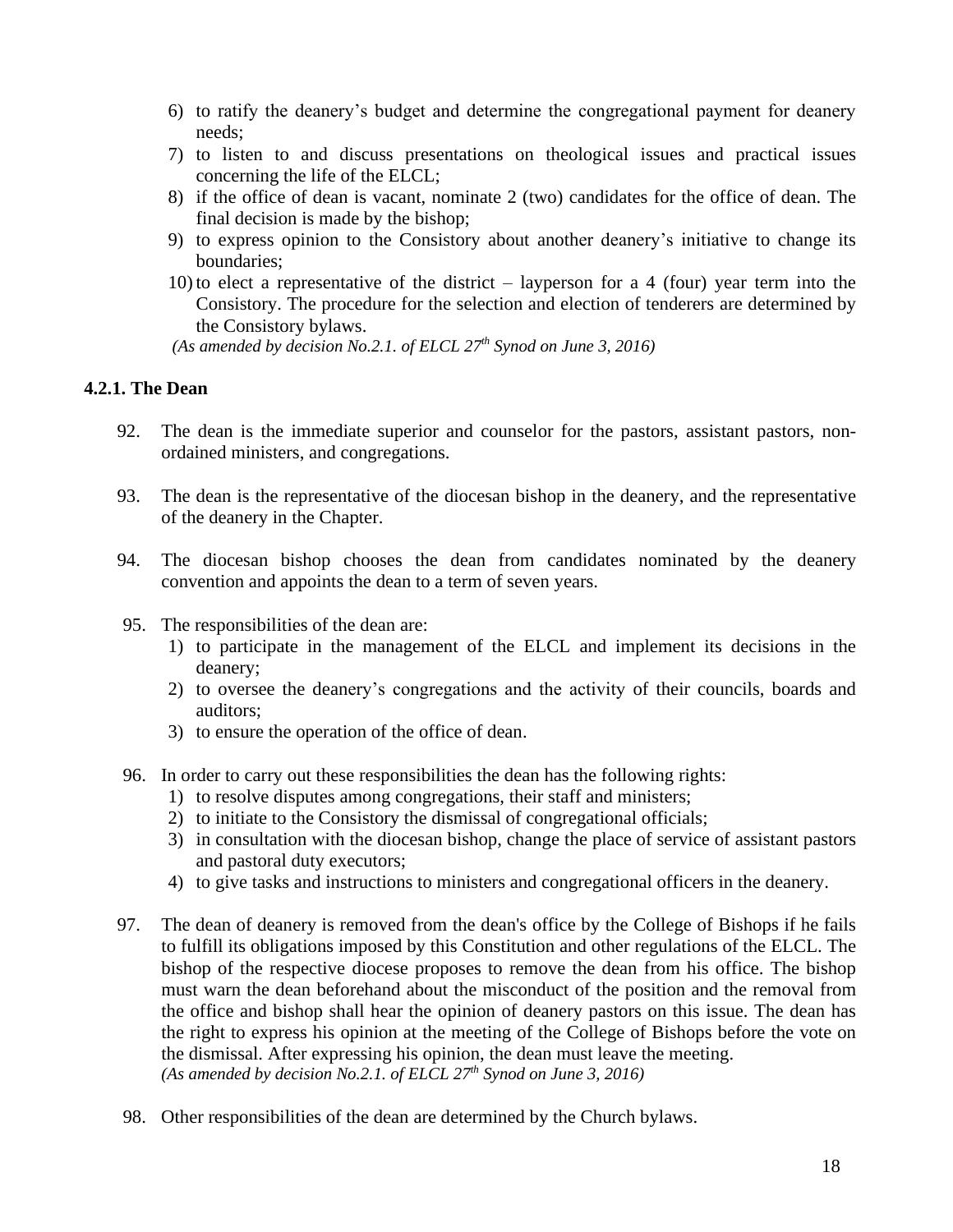## **4.3. The Diocese**

- 99. The ELCL may have one or more dioceses. The Synod of Latvia determines the number of dioceses and their borders.
- 100. The diocese is headed by the diocesan bishop.
- 101. The participants of the diocesan convention are: the bishop, deans, cathedral dean, congregation pastors and assistant pastors, pastoral duty executors, and congregation representatives – congregation presidents or in their stead another congregation council members by proxy.
- 102. Congregation representatives, whose congregations have made the required payments for the ELCL common needs at least 1 (one) month before the diocesan convention have the right to vote. Congregational representatives, who do not have the right to vote, as well as invited guests, may participate in the diocesan convention without the right to address the convention or vote. The right to address the convention may be granted by the diocesan bishop.

*(As amended by decision No.2.1. of ELCL 27th Synod on June 3, 2016)*

- 103. The diocesan convention is convened and prepared by the bishop at least 1 (one) time in 3 (three) years. It is opened and chaired by the bishop or in his stead by one of the deans.
- 104. The rights and responsibilities of the diocesan convention are:
	- 1) to make resolutions concerning the life of the diocese that are not within the competence of other institutions of the ELCL;
	- 2) to strengthen the unity of the ELCL through its activities;
	- 3) to make resolutions regarding the establishment of educational, diaconal, missions and other institutions in the diocese and dissolution of the same.
	- 4) to listen to and discuss the bishop's report on the spiritual life and condition of the diocese and an overview of the condition of the financial life of the diocese;
	- 5) to listen to the reports of the auditors.
- 105. The chapter promulgates bishop elections in the diocese if there is a vacancy in the office of bishop. The diocesan convention nominates at least 2 (two) candidates from the midst of ELCL pastors to the office of bishop.
- 106. The diocesan convention nominates bishop candidates, who through their service have shown good understanding of teaching determined in the preamble of the Constitution of the ELCL, strong faith, piety, wisdom and virtue, as well as good judgment and other characteristics, which make them suitable to hold the office of bishop. *(As amended by decision No.2.1. of ELCL 27th Synod on June 3, 2016)*

# **4.4. ELCL management and administrative institutions**

# **4.4.1. The Chapter**

107. The members of the Chapter are: the archbishop, bishops, deans and cathedral dean.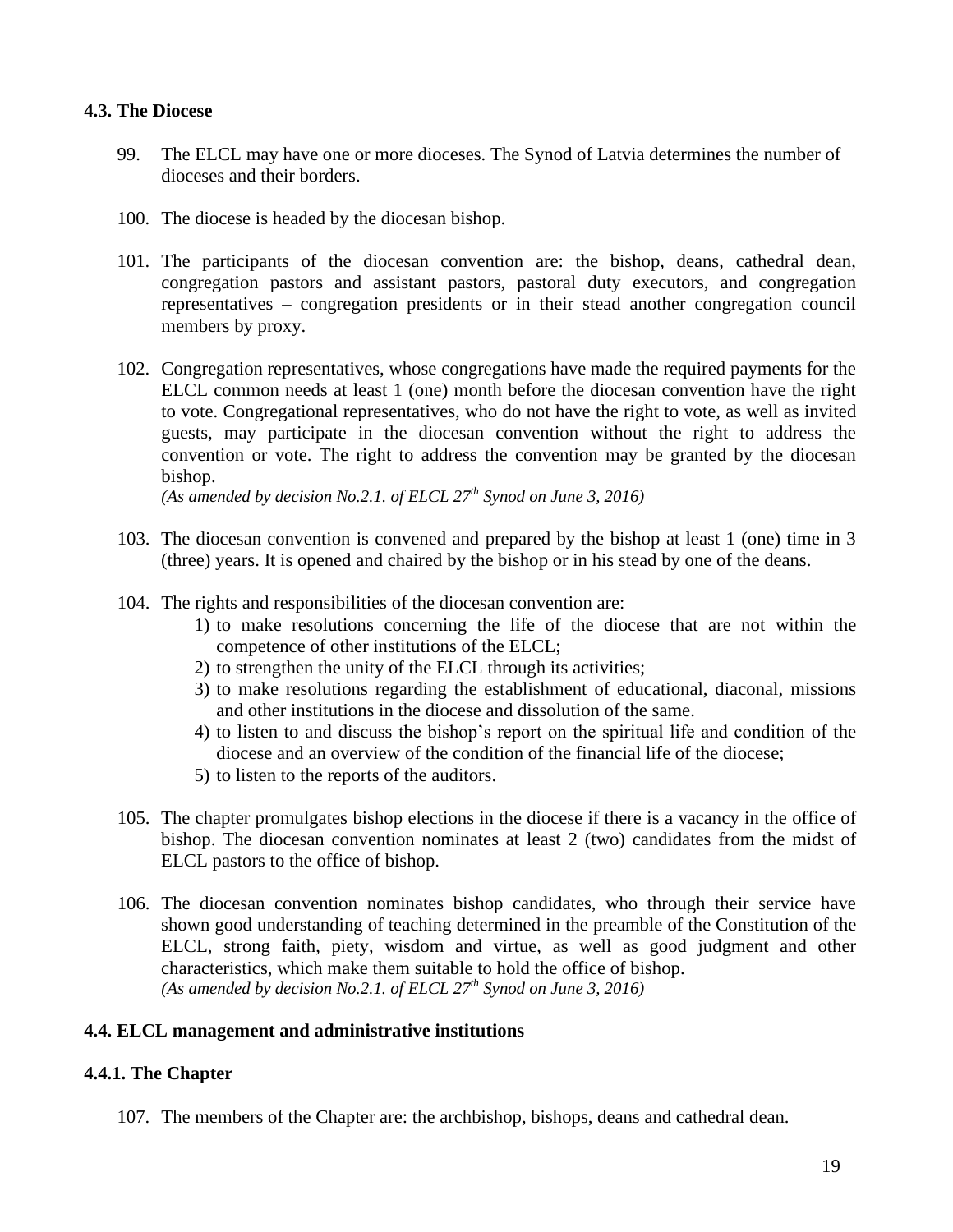- 108. Meetings of the Chapter are convened by the archbishop at least 2 (two) times a year. They are opened and chaired by the archbishop or in his stead by another member of the Chapter.
- 109. The rights and responsibilities of the Chapter are:
	- 1) to ratify heads of the ELCL sectoral committees;
	- 2) to ratify members of the Consistory;
	- 3) to promulgate in congregations where necessary pastor elections in accordance with the Church bylaws;
	- 4) to dismiss ineligible congregational officials and other elected institutions. In certain cases, specified by the Constitution, appoint a congregation administration commission and instruct to hold new elections;
	- 4<sup>1</sup>) In order for the congregation not to be left without management, to appoint a congregation administration commission with a term of up to 1 (one) year. The composition of the congregation administrative commission, taking into account the requirements for officials set forth in paragraph 33, is recommended by the dean in consultation with the congregation pastor. Until the end of the term of the congregation administration commission, the congregation must elect a new congregation council;
	- 5) to ratify new congregations;
	- 6) to establish new ELCL deaneries, change their borders, combining or dissolving the existing ones;
	- 7) in accordance with the resolutions of congregation conventions combine or divide the existing congregations taking into account the recommendation of the dean;
	- 8) after receiving the annual report of the deaneries, prepare the annual report of the state of the ELCL, its life and activities;
	- 9) in the case of a vacancy in the office of archbishop or bishop appoint an episcopal duty executor, and promulgate elections for the office of archbishop or bishop. The Synod of Latvia must be convened within a year to elect a new archbishop or bishop. The diocesan convention must be convened within six months to nominate candidates to the office of bishop;
	- 10) to establish examination commissions to examine candidates to the office of pastor, as well as other ministers. The chairman of the commissions by his office is the archbishop or in his stead another person by his proxy;
	- 11) to define the theological education standard for ELCL pastoral candidates and other ELCL workers;
	- 12) to adopt Christian education programs, submit such programs for discussion in pastor conferences and then ratify same;
	- 13) to initiate audits of congregations;
	- 14) to decide on other issues related to service.

Note. In sub-paragraphs 4,  $4<sup>1</sup>$ , 5, 7, 8, 13 relating to the diocese in question, the ELCL Chapter may delegate decisions to the diocesan bishop together with the cathedral dean and the deans. These decisions have the status of a decision of the ELCL Chapter. These decisions must be notified to the ELCL Chapter.

*(As amended by decision No.2.1. of ELCL 27th Synod on June 3, 2016; by decision No.1. of ELCL 28 th Synod on August 6, 2021)*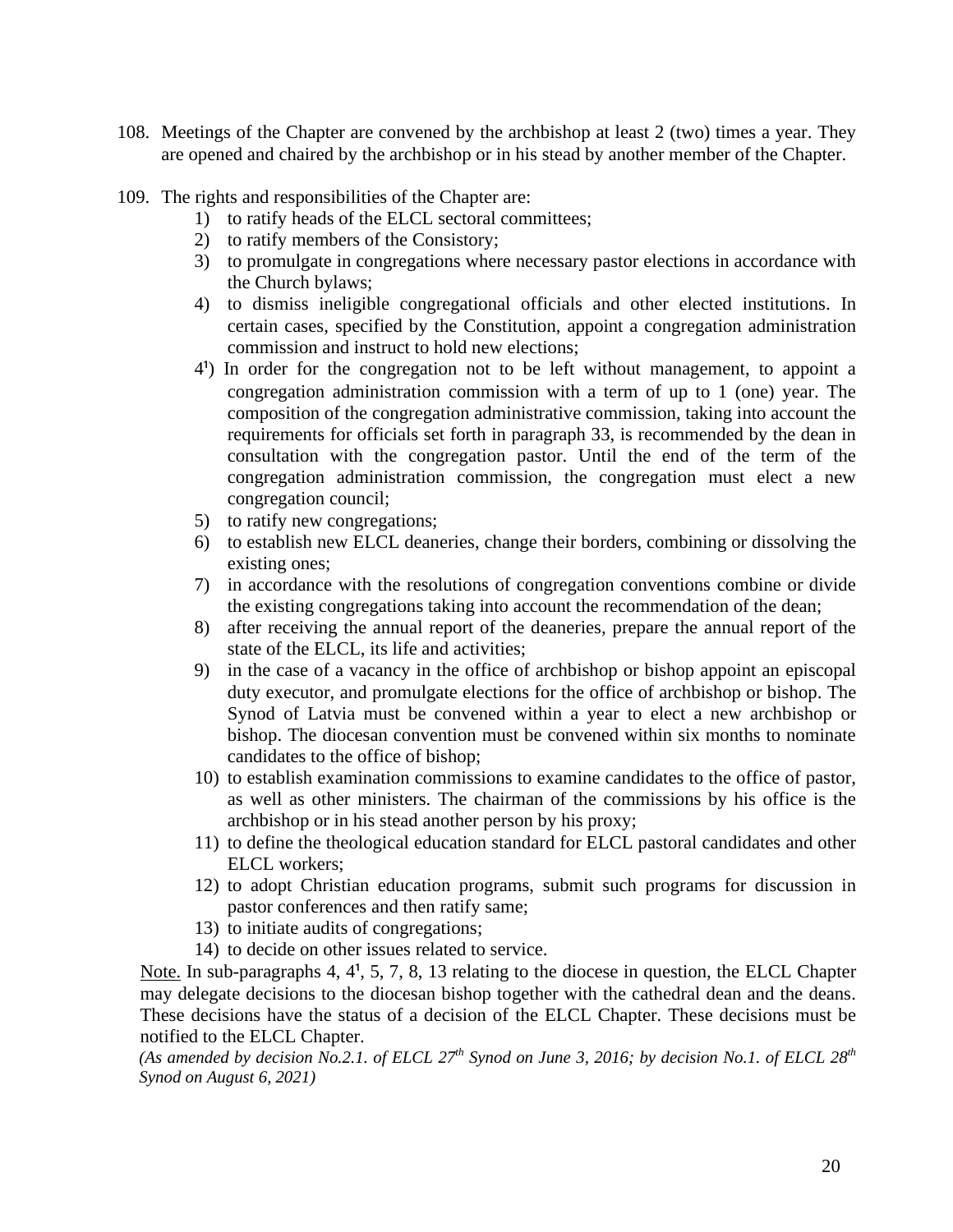## **4.4.2. The Consistory**

- 110. The Consistory is comprised of the Chapter and its ratified members, as well as one elected layperson for 4 (four) years from each deanery of the ELCL. The ELCL sectoral committees are represented in the Consistory. *(As amended by decision No.2.1. of ELCL 27th Synod on June 3, 2016)*
- 111. The Consistory elects the Secretary of the Consistory and the executive council of the Consistory. The number of members in the executive council and its responsibility is determined by the Consistory. The duties of the Secretary of the Consistory are to manage the work of chancellery in accordance to the Constitution, regulations of the ELCL and the tasks given by the Synod, the Chapter and the Consistory. *(As amended by decision No.2.1. of ELCL 27th Synod on June 3, 2016)*
- 112. Meetings of the Consistory are convened at least 2 (two) times a year by the Secretary of the Consistory or in his stead by another member of the Consistory.
- 113. Meetings of the executive council of the Consistory are convened at least once a month by the Secretary of the Consistory or in his stead by another member of the executive council of the Consistory. Meetings must be attended by at least 3 (three) members. Meetings of the executive council of the Consistory and meetings of the Consistory are equivalent.
- 114. The rights and responsibilities of the Consistory are:
	- 1) to implement the resolutions of the Synod of Latvia;
	- 2) to make final decisions concerning issues and complaints given it by the Synod of Latvia;
	- 3) to manage all the property of the ELCL, oversee the diaconal, missions and other institutions, as well as the archive of the ELCL and cashier's box;
	- 4) to make decisions regarding the establishment of the ELCL educational, diaconal, missions and other institutions and dissolutions of the same;
	- 5) to promulgate the Consistory's bylaws, give instructions to the ELCL congregations, the ELCL and congregation-founded establishments, foundations, institutions, etc. organizations;
	- 6) to make decisions regarding the publications of the ELCL;
	- 7) to give explanations, reproofs and instructions;
	- 8) to initiate audits of the ELCL congregations, institutions and organizations;
	- 9) in the name of the ELCL make all manor of contracts and transactions, appear in administrative and judicial institutions, give proxy, represent the ELCL;
	- 10) to ratify the managers of the ELCL companies, foundations, funds and institutions and to supervise their activities;
	- 11) in consultation with the diocesan bishop make decisions concerning church-building construction;
	- 12) to promulgate sample record books, notifications, budgets, annual reports, rosters and certificates;
	- 13) to determine the dates by which required notifications, annual reports and payments must be made;
	- 14) to ratify once a year the ELCL general needs budget and budgets of foundations;
	- 15) to prepare the agenda for the Synod of Latvia;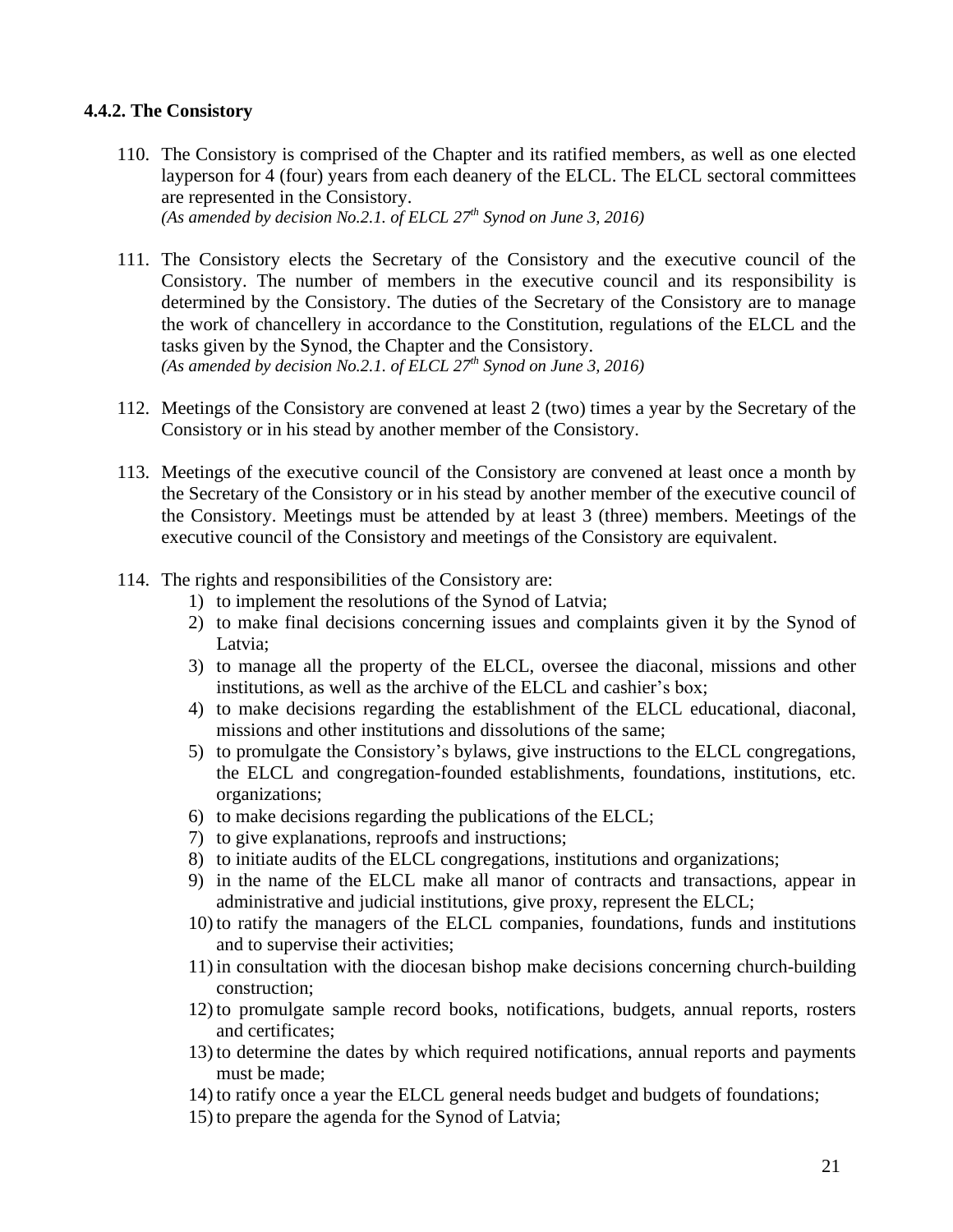- 16) to correspond in the name of the ELCL with the state institutions and other organizations in Latvia and abroad;
- 17) to draft and ratify the duties of the Secretary of the Consistory;
- 18) to employ and dismiss the staff of the Consistory;
- 19) to decide issues regarding the real estate of congregations and the ELCL in accordance with the requirements of Chapter 3 of this Constitution;
- 20) to ratify elected congregation councils, boards and auditors;
- 21) to initiate that the Synod of Latvia establish or dissolve the ELCL sectoral committees.

Note. Issues mentioned in subparagraphs 2, 4, 5, 14, 15 and 21 must be decided in the meetings of the Consistory, but other issues in the meetings of the executive council of the Consistory.

*(As amended by decision No.1. of ELCL 28 th Synod on August 6, 2021)*

#### **4.4.3. The College of Bishops**

- 115. The College of Bishops consists of all bishops. Meetings of the College of Bishops are convened as necessary and chaired by the archbishop or in his stead one of the diocesan bishops.
- 116. The College of Bishops represents the final authority in the overseeing of issues concerning the ELCL teaching, the administration of the Sacraments and liturgical issues. The College of Bishops has the right to annul any resolution in the Church if it goes against the ELCL teaching or the ELCL unity.

The College of Bishops has the right to suspend any decision of the Consistory, the Chapter or any other institution of the ELCL by handing it over to the Synod. The diocesan bishops have this right regarding to their diocesan institutions.

*(As amended by decision No.2.1. of ELCL 27th Synod on June 3, 2016)*

- 117. The rights and responsibilities of the College of Bishops are:
	- 1) to ensure the unity of the ELCL and apostolic succession;
	- 2) to maintain that the ELCL teachings are in conformity with the Holy Scriptures and Creeds, which are the foundation of the ELCL as stated in the preamble of the Constitution;
	- 3) to oppose false teachings;
	- 4) to provide for a unified practice of worship in all dioceses, as well as in the ELCL in its entirety;
	- 5) to make decisions regarding pastor ordinations;
	- 6) to provide supervision for pastors and other ELCL ministers so that they do not propagate doctrines that are in contradiction to teachings of the ELCL;
	- 7) to make decisions in cases that surpass the competence of the diocesan bishops, and in cases that are in the competence of the diocesan bishop, but extend beyond borders of one diocese;
	- 8) to oversee the ministry and tasks of the bishops in accordance with the Constitution;
	- 9) to oversee the mission and evangelization work;
	- 10) to oversee the spiritual care between dioceses;
	- 11) to oversee the work of the examination commission;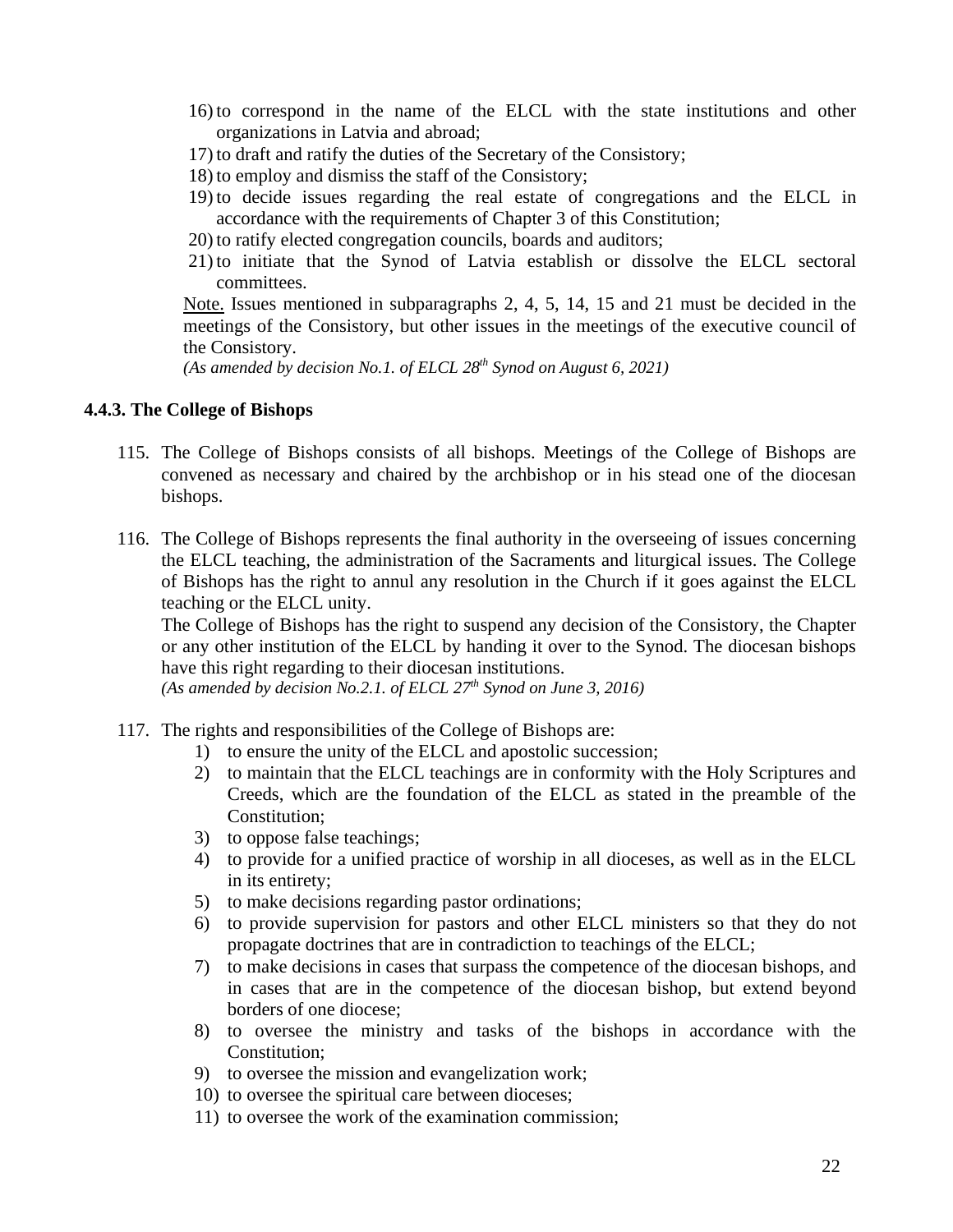- 12) to make decisions concerning shifting pastors from one diocese to another;
- 13) to establish and promote relations between the ELCL and the State, ecumenical relations with other churches, their institutions, and with non-governmental organizations;
- 14) to establish the strategy of the ELCL development and its areas of activity;
- 15) to nominate auditors for the review of financial transactions of the Consistory and each diocese in accordance with paragraph 127.14.
- 118. The diocesan bishops have the right to vote in the College of Bishops, but other bishops participate without the right to vote. In the case of tie votes, the conclusive vote falls to the archbishop.
- 119. The College of Bishops shall consider matters if they are raised by at least one bishop.
- 120. The College of Bishops has the right to divest a pastor of his office and rights if it is detected that the pastor's tie with the ELCL is broken or the pastor preaches false teachings which contradict the teaching in the preamble of ELCL Constitution or wrongly administers the Sacraments, or by his activities brings shame upon the office of pastor. *(As amended by decision No.2.1. of ELCL 27th Synod on June 3, 2016)*
- 121. The College of Bishops can convene the Synod of Latvia.
- 122. The operation of the College of Bishops is determined by the Rules of Procedure of the College of Bishops, which are drafted and ratified by the College of Bishops.

# **4.5. The Synod of Latvia**

- 123. The participants of the Synod of Latvia are: the archbishop, bishops, members of the Consistory, deans, congregation pastors and assistant pastors, pastoral duty executors, and congregational representatives – the congregation presidents or in their stead another congregation council member by proxy. If more than one pastor serves in a congregation, then this congregation elects as many delegates as there are pastors.
- 124. Congregational representatives, whose congregations have made the required payments for the ELCL common needs at least 1 (one) month before the Synod have the right to vote. Congregational representatives, who do not have the right to vote, as well as invited guests, may participate in the Synod of Latvia without the right to address the Synod or vote. The right to address the Synod may be granted by the presidium of the Synod. *(As amended by decision No.2.1. of ELCL 27th Synod on June 3, 2016)*
- 125. The Synod of Latvia is convened and prepared by the Consistory at least once every 4 (four) years. It is opened by the archbishop and led by the Synod-elected presidium. The archbishop by right of office is a member of the presidium. *(As amended by decision No.2.1. of ELCL 27th Synod on June 3, 2016)*
- 126. An extraordinary Synod of Latvia must be convened within 2 (two) months of the decision of the archbishop or decision of at least two diocesan bishops or at the request at least of half of the deans, or at least half of the pastors. *(As amended by decision No.2.1. of ELCL 27th Synod on June 3, 2016)*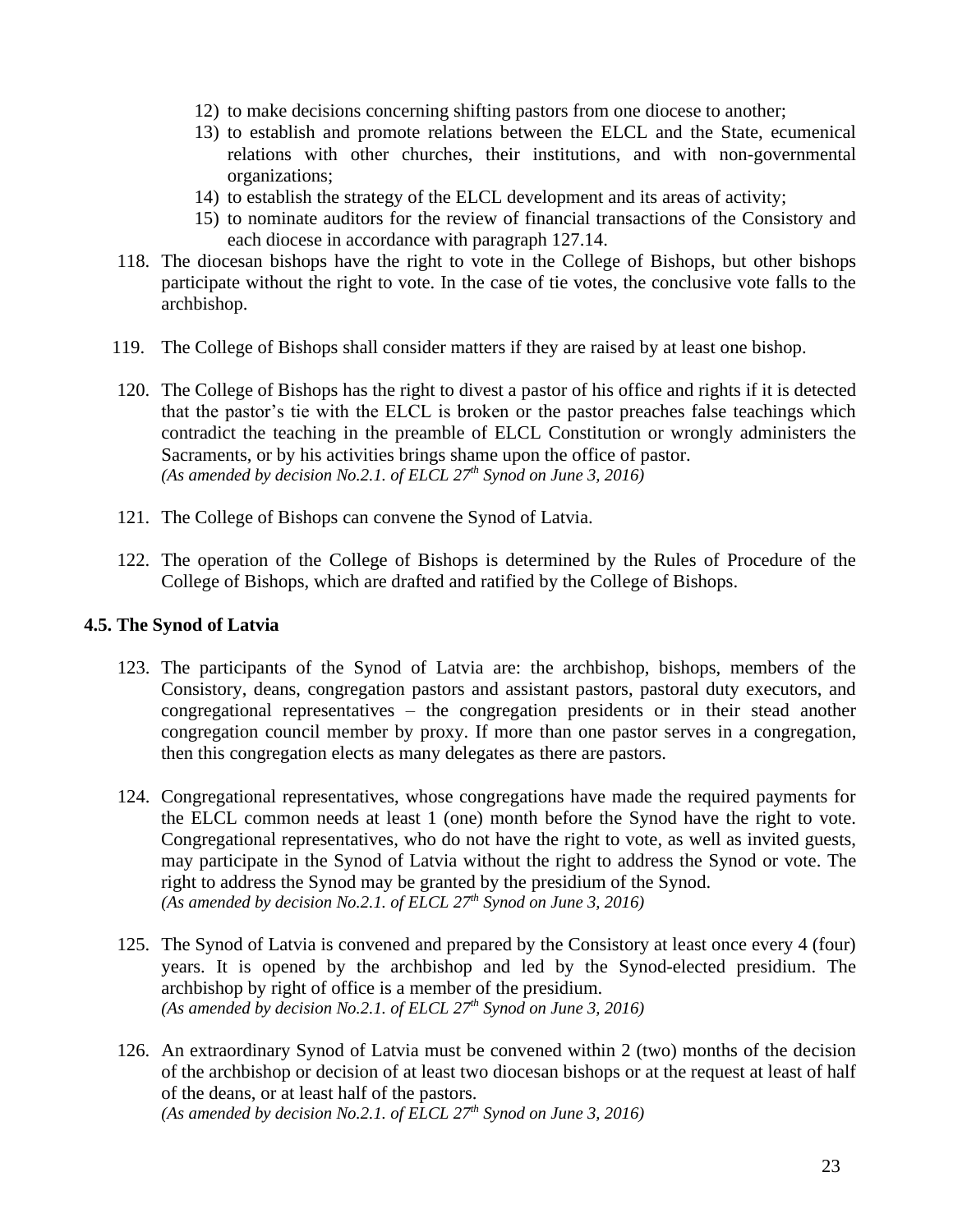127. The rights, duties and tasks of the Synod of Latvia are:

- 1) to strengthen the ministry and unity of the ELCL;
- 2) to ratify and amend the Constitution of the ELCL;
- 3) to promulgate the Church bylaws, annul and amend existing bylaws;
- 4) to amend the established orders of worship and other liturgical orders in the agenda, correct and ratify a new agenda;
- 5) to make resolution to correct and create new ELCL hymn books;
- 6) to introduce new and annul existing ELCL feast days;
- 7) to ratify Bible translations to be used in Divine Services;
- 8) to decide on the accession of the ELCL to cross-confessional agreements, on joining and withdrawing from international religious organizations and church associations;
- 9) to establish dioceses, alter, combine or dissolve existing ones, determining the diocesan center.
- 10) to determine the necessary payment by the dioceses, deaneries, and congregations to meet the common financial needs of the ELCL.
- 11) to listen to and discuss the report on the condition of the finances of the ELCL and the report on the spiritual life and condition of the ELCL;
- 12) to listen to the report of the auditors; and, if proposed by the auditors, decide on the further activity of the Consistory officials and institutions;
- 13) to make the final decision on issues given to the Synod of Latvia by congregations, deaneries, dioceses, the Consistory, Pastors' conferences, other ELCL officers, and congregational members;
- 14) to elect auditors to a term of 4 (four) years, for reviewing financial transactions of the Consistory and each diocese. Consistory members cannot be elected as auditors;
- 15) to ratify new and annul existing ELCL sectoral committees;
- 16) to ratify the strategy of the ELCL development and its areas of activity; and provide the ELCL sectoral committees, the Consistory and other institutions and organizations of the ELCL with the necessary support to fulfill their plans;
- 17) to elect diocesan bishops;
- 18) to promulgate regulations concerning the rights and responsibilities of clergy;
- 19) to determine the liturgical vestments of the bishops, deans, pastors and other ministers;
- 20) to confirm and amend the Rules of order of the Synod of Latvia;
- 21) to make resolutions concerning the relations of the ELCL with the State and other confessions.

Note. Subparagraphs 4, 5, 6, 7, 18, 19 and 21, as well as other issues that relate to the teaching and practice of the ELCL, can only be decided upon after the resolution of the Pastors' conference.

*(As amended by decision No.2.1. of ELCL 27th Synod on June 3, 2016)*

128. Issues that have been discussed in deanery conventions are decided upon by the Synod of Latvia by a simple majority. Other issues, which have not been discussed in deanery conventions and do not receive a 2/3 majority in the Synod, are to be discussed in deanery conventions before they are again brought before the Synod.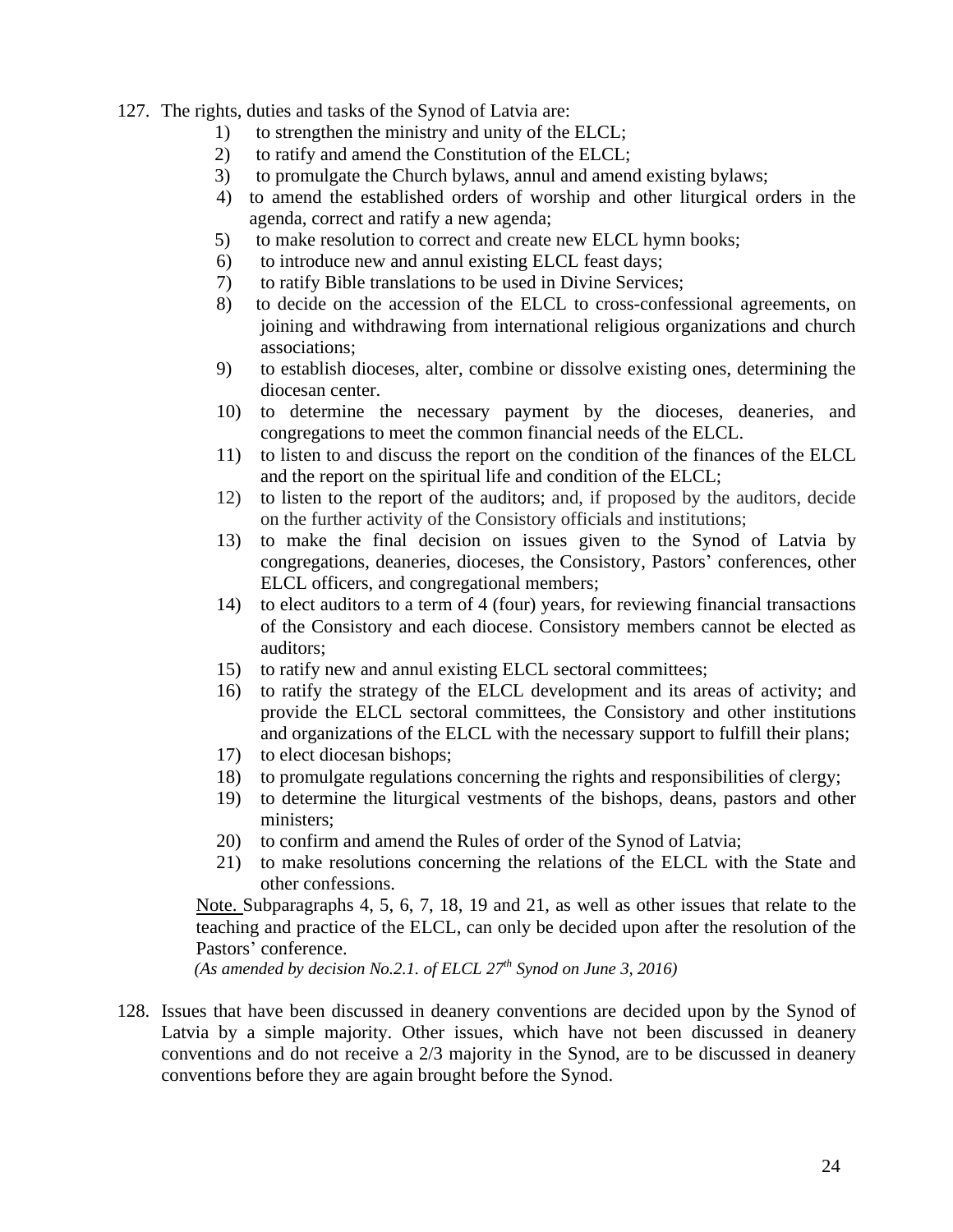129. A new ELCL Constitution can be ratified and the existing one amended only by a 3/4 majority and only if the decision to ratify a new constitution or amend a paragraph of the existing one has been discussed in deanery conventions and the conditions mentioned in the note of paragraph 127 are accepted by the Pastors' conference. The Synod may amend the previous resolutions of the Synod of Latvia if the proposal has been previously discussed in the deanery conventions by a 2/3 majority vote.

Note. Ratification of a new Constitution or making of amendments to the existing Constitution is possible only by maintaining the institutional and financial independence and autonomy of the German branch, its congregations, institutions and organizations in accordance with the provisions of Chapter 6 of the Constitution. The Preamble of the existing Constitution, Chapter 6 and the procedure for amending the Constitution provided for in this note may be amended only after the relevant amendments have been approved by the Synod of the German branch. When a new Constitution is adopted, its provisions concerning the operation of the German branch must be coordinated with the Synod of the German branch. If the new Constitution is adopted in these parts without the approval of the Synod of the German branch, the existing Constitution in the version in force before the adoption of the new Constitution or making the respective amendments shall remain in force in respect of the German branch, its congregations, institutions and organizations. This shall not apply in the case referred to in paragraph 170.

*(As amended by decision No.5.2. of ELCL 28 th Synod on August 6, 2021)*

## **Chapter 5**

# **THE ELCL – MISCELLANEOUS**

#### **5.1. Conferences and convents**

- 130. Participants of the Pastors' conference are: the bishops, deans, pastors, assistant pastors, who are on the ELCL clergy roster. Pastoral duty executors participate in the conference without the right to vote.
- 131. Pastors' conference is convened as necessary by the archbishop and chaired by him or in his stead a member of the Chapter.
- 132. Participants of the diocese convent are: the diocesan bishop, diocese deans, pastors, and assistant pastors, who are on the ELCL clergy roster. Pastoral duty executors of the diocese participate in the convent without the right to vote.
- 133. Diocese convent is convened as necessary by the diocesan bishop and chaired by him or in his stead by one of the diocese deans.
- 134. Participants of the deanery convent are: the deanery's dean, pastors, and assistant pastors, who are on the ELCL clergy roster. Pastoral duty executors of the deanery participate in the convent without the right to vote.
- 135. Deanery convent is convened as necessary by the dean and chaired by him or in his stead by one of the pastors.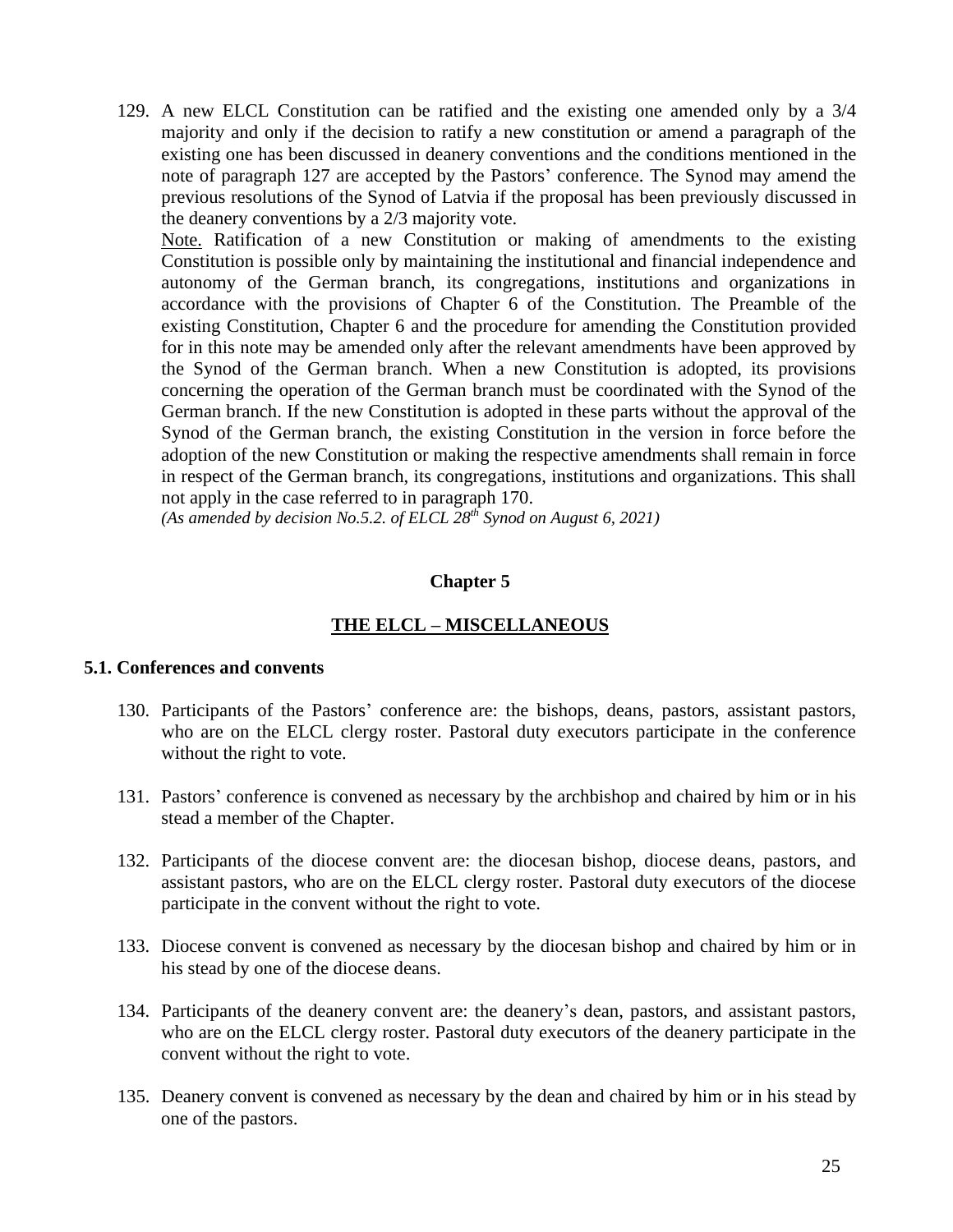- 136. *(Deleted by decision No.2.1. of ELCL 27th Synod on June 3, 2016)*
- 137. The rights and responsibilities of Pastors' conferences, diocese and deanery convents are:
	- 1) promote the ELCL unity, strengthen the fellowship between clergymen and carry out educational activities;
	- 2) discuss issues that affect the ELCL, or respective diocese or deanery;
	- 3) express its opinion about events taking place in society;
	- 4) discuss issues that affect teaching, liturgy and practice of the ELCL.
- 138. The Pastors' conference gives its statement concerning issues, which are to be decided by ELCL governing bodies in accordance with the note in paragraph 127 in this Constitution.

## **5.2. Visitations**

- 139. A visitation is the diocesan bishop or dean visit of a congregation following the example of the apostles, and it is done for the growth of the Church, its formation and overseeing. A visitation attests to ELCL unity.
- 140. Bishops and deans have the right to ask for and receive all information on the activity of the congregation.
- 141. The rights and tasks of a bishop's visitation are:
	- 1) inspire and edify the congregation;
	- 2) become acquainted with the congregation's activity, simulate growth of the congregations;
	- 3) oversee the preaching of the Word and the administration of the Sacraments in the congregation;
	- 4) meet with the congregation, its council, board and sectoral committee members.
- 142. The rights and tasks of a dean's visitation are:
	- 1) examine the congregation's activities and see if they are in line with the Constitution and Church bylaws;
	- 2) ascertain the status of church-buildings and other property and whether the congregation is adequately caring for its upkeep;
	- 3) verify how the congregation pays its pastor;
	- 4) verify how the congregation cares for employed and volunteer staff;
	- 5) ascertain disturbances and obstacles that hinder the development of the congregation and suggest problem solutions;
	- 6) give advice and assistance for the development of the work of the congregation.
- 143. The responsibility of the parties making the visitation is to show the congregation's commission in the entirety of the ELCL and listen to the congregation's suggestions as to the service of the ELCL and make recommendations in the service of the Church.
- 144. The bishop visits each of his diocese congregations as required. The protocol of the bishop's visitation must be delivered to the Consistory 1 (one) month after the visitation.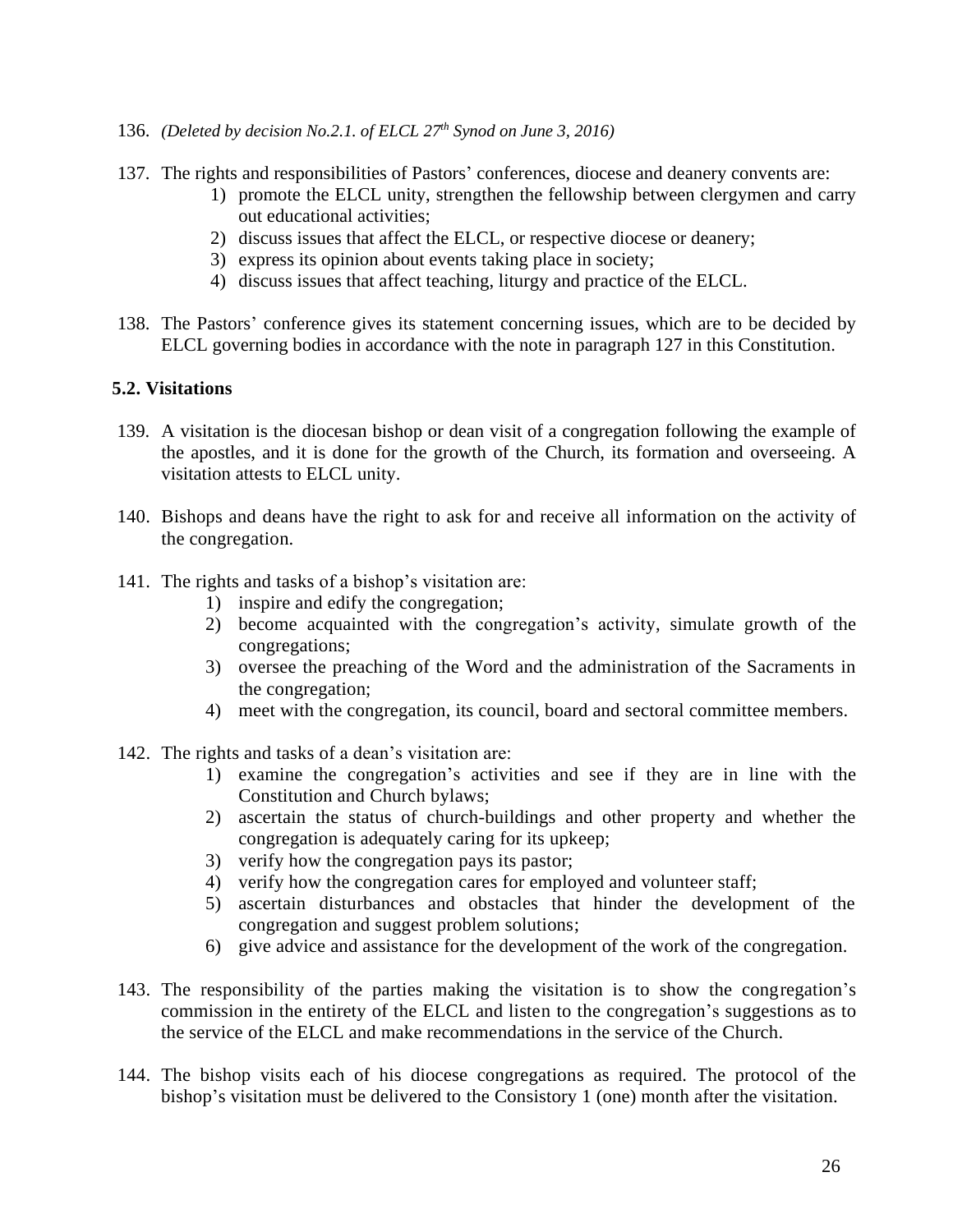- 145. The dean visits each of his congregations as required, as well as 2 (two) months before a bishop's visitation.
- 146. The preparation of visitations, their conduct, evaluation and form and content of the visitation protocol are determined by the Consistory bylaws.

## **5.3. The auditors**

- 147. The congregation convention in accordance with this Constitution elect auditors for the auditing of the congregation's property, finances and financial transactions. The Synod of Latvia in accordance with this Constitution elect auditors for the auditing in the Consistory, dioceses, deaneries and congregations. *(As amended by decision No.2.1. of ELCL 27th Synod on June 3, 2016)*
- 148. Persons who are competent in fulfilling their duties may be elected as auditors. Congregation council members cannot be elected as congregation auditors. Members of the Consistory cannot be elected as Consistory or diocese auditors.
- 149. Consistory and diocese auditors have the right to invite independent auditors, whose work is paid for by the Consistory.
- 150. The responsibilities, rights and procedure of election of the auditors are determined by the Church bylaws. *(As amended by decision No.2.1. of ELCL 27th Synod on June 3, 2016)*

#### **5.4. ELCL property**

- 151. All movable and immovable property, regardless of how acquired (donated, inherited, bought, etc.) of the ELCL or its congregations or established institutions, are at the same time the common property of the whole ELCL. This common property of the ELCL has been developed over the centuries through the activities of the ELCL, its congregations, and members, from donations, as well as through various civil transactions, or by inheritance.
- 152. The ELCL, its congregations and established institutions, which have full power over the property, have the right to acquire movable and immovable property, as stated in the Law of the Evangelical Lutheran Church of Latvia, excepting those instances mentioned in paragraph 154 of this Constitution. *(As amended by decision No.2.1. of ELCL 27th Synod on June 3, 2016)*
- 153. The ELCL, its congregations and established institutions, as the primary owners of its property, may manage, receive revenues from same, as well as use it to increase value and income.
- 154. The ELCL, its congregations and established institutions do not have the right without resolution approved by the Consistory to establish cemeteries, build new church-buildings, mortgage, pledge or otherwise encumber its properties, donate, purchase, sell, exchange properties in its entirety, or otherwise dispossess, pawn, rent or lease for periods greater than 10 years (with regard to the lease of agricultural land, a decision of the Consistory is required in all cases, regardless of the term of the lease, in accordance with the Consistory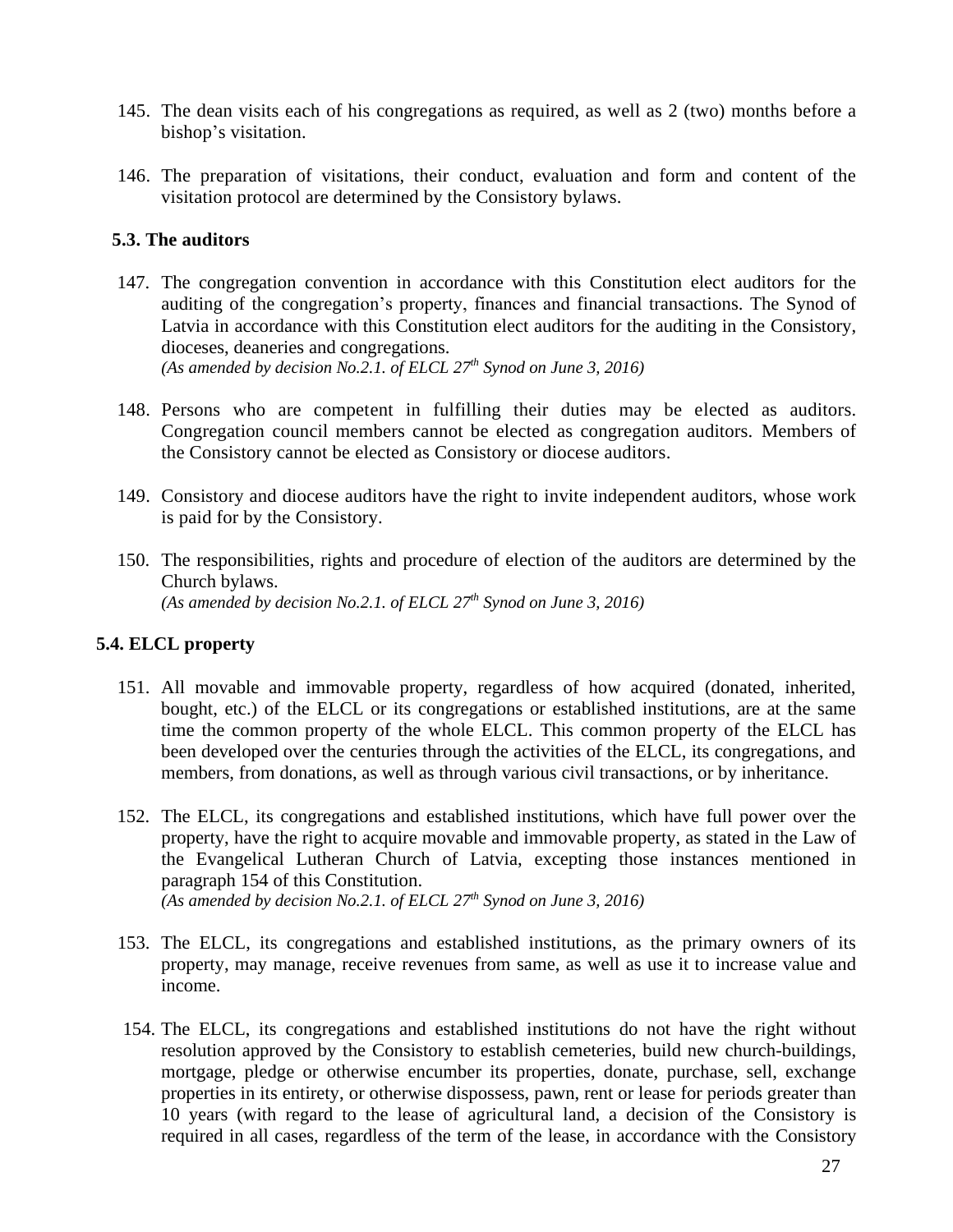bylaws), carry out forestry or logging on its properties or establish a property-management business or give over its properties to a third-person property-management business or other third-person legal entity For the above mentioned transactions regarding the ELCL property, the congregation must present an approved resolution made by their congregation council to be presented to the Consistory for approval. For the established institutions of the ELCL a resolution must be made by the ELCL and the established institution. Property resolutions from congregations and ELCL established institutions are to receive approval from the Consistory.

*(As amended by decision No.1. of ELCL 28 th Synod on August 6, 2021)*

- 155. In the case of the dissolution of a congregation or in the case that a congregation no longer operates as a congregation of the ELCL, the congregation and its established institution's property return to the ELCL. In the case of the dissolution of an ELCL or congregation's established institution, its property returns to the established institution. The revenues from these properties in the meantime are to be used for the common needs of the ELCL. *(As amended by decision No.2.1. of ELCL 27th Synod on June 3, 2016)*
- 156. In case of reorganization of congregations, the property rights are transferred to the reorganized congregation or the ELCL in accordance with the decisions of the congregation conventions and the reorganization agreement. *(As amended by decision No.1. of ELCL 28 th Synod on August 6, 2021)*
- 157. The responsibility of the ELCL, its congregations and established institutions is to manage its property with adequate care, utilizing all legal means to ensure its complete protection against deterioration, diminishment, deprivation or damage and from the revenues of property management give the determined portion for the common needs of the ELCL. *(As amended by decision No.2.1. of ELCL Synod on June 3, 2016)*
- 158. The property of the ELCL, its congregations and established organizations, as well as the revenues acquired from them must serve the achievement of the purpose and mission of the ELCL.
- 159. Arguments over property rights between parties mentioned in paragraph 152 of this Constitution are settled by the Consistory in writing.

#### **Chapter 6**

#### **THE GERMAN BRANCH**

160. Within the ELCL there exists a German branch, which brings together German congregations, institutions and organizations. The German branch was established in accordance with the agreement concluded on September 21, 2018 between the ELCL, the German Evangelical Lutheran Church in Latvia and the German St. Peter's congregation "ON COOPERATION IN RENEWING THE CHURCH UNITY", approved by the ELCL Synod and the Synod of the German Evangelical Lutheran Church in Latvia. The German branch has legal personality.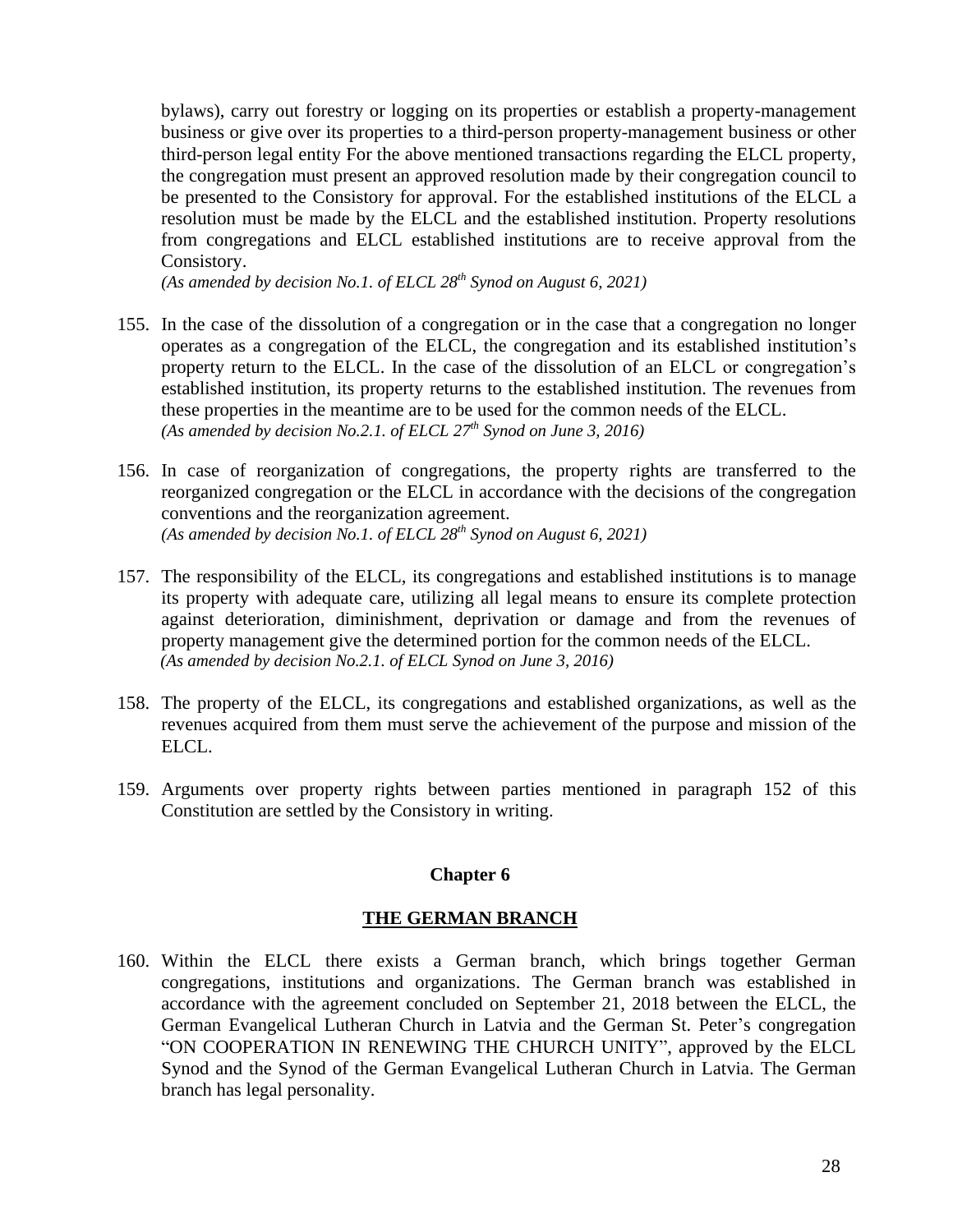- 161. The German branch, its congregations, institutions and organizations are granted autonomy, which includes the historical right to preserve their identity, their language, their cultural autonomy, their relations with other churches and their affiliated organizations, and their freedom of religion in accordance with the teaching as stated the preamble of the Constitution of the ELCL. The German branch, its congregations, institutions and organizations follow the traditions of the German Evangelical Lutheran congregations of Latvia, which operated in Latvia until 1939.
- 162. The basis of the activities of the German branch is the Constitution of the German branch and the preamble of the Constitution of the ELCL. It is also bound by the provisions of the note to paragraph 129 of the ELCL Constitution, Chapter 6 of the ELCL Constitution and transitional provisions regarding the approval of the Constitution of the German branch and the first election of administrative institutions. Other provisions of the ELCL Constitution are binding on the German branch, its congregations, institutions and organizations only to the extent expressly provided for in the Constitution of the German branch.
- 163. The name of the German branch, its congregation, institution and organization shall include an indication of its membership in the Evangelical Lutheran Church of Latvia, if provided for in the Constitution of the ELCL.
- 164. The German branch, its congregations, institutions and organizations recognize the archbishop of the ELCL as a position of unity (German: *Amt der Einheit*). The archbishop has the right, with the prior agreement of the congregation pastor, to preach in the German congregations, to make recommendations to the German branch, its congregations, institutions and organizations, and to take part in the installation services of the pastors of the German congregations.
- 165. The institutional and financial autonomy and independence in the activities of the German branch is respected. The German branch organizes its activities in accordance with its Constitution, which, among other things, determines the procedure for the admission and expulsion of the administration of the German branch as well as congregations. The internal regulations and decisions issued by the management and administrative bodies of the ELCL are not binding on the German branch, its congregations, institutions and organizations, unless otherwise provided in this Chapter. The German branch, its congregations, institutions and organizations independently provide the necessary resources for their activities; they are not obliged, but they may voluntarily contribute to the financing of the general needs of the ELCL or other ELCL congregations, institutions or organizations. The ELCL has no obligation, but may voluntarily contribute to the financing of the needs of the German branch, its congregations, institutions or organizations.
- 166. The Synod of the German Branch shall, by its own decision, appoint and dismiss an ordained person who serves as a pastor in the congregations of the German branch or in the German congregation. The German branch also has the right to invite ordained persons from Germany to serve for a limited period of time. In order for such ordained persons to be included in the list of ELCL clergy who have the right to conduct weddings, a referral from the archbishop of ELCL is required and the archbishop of ELCL supervises them. As persons already ordained as pastors are assigned to the service in the German branch, incl. also from abroad, the German branch does not conduct ordinations itself.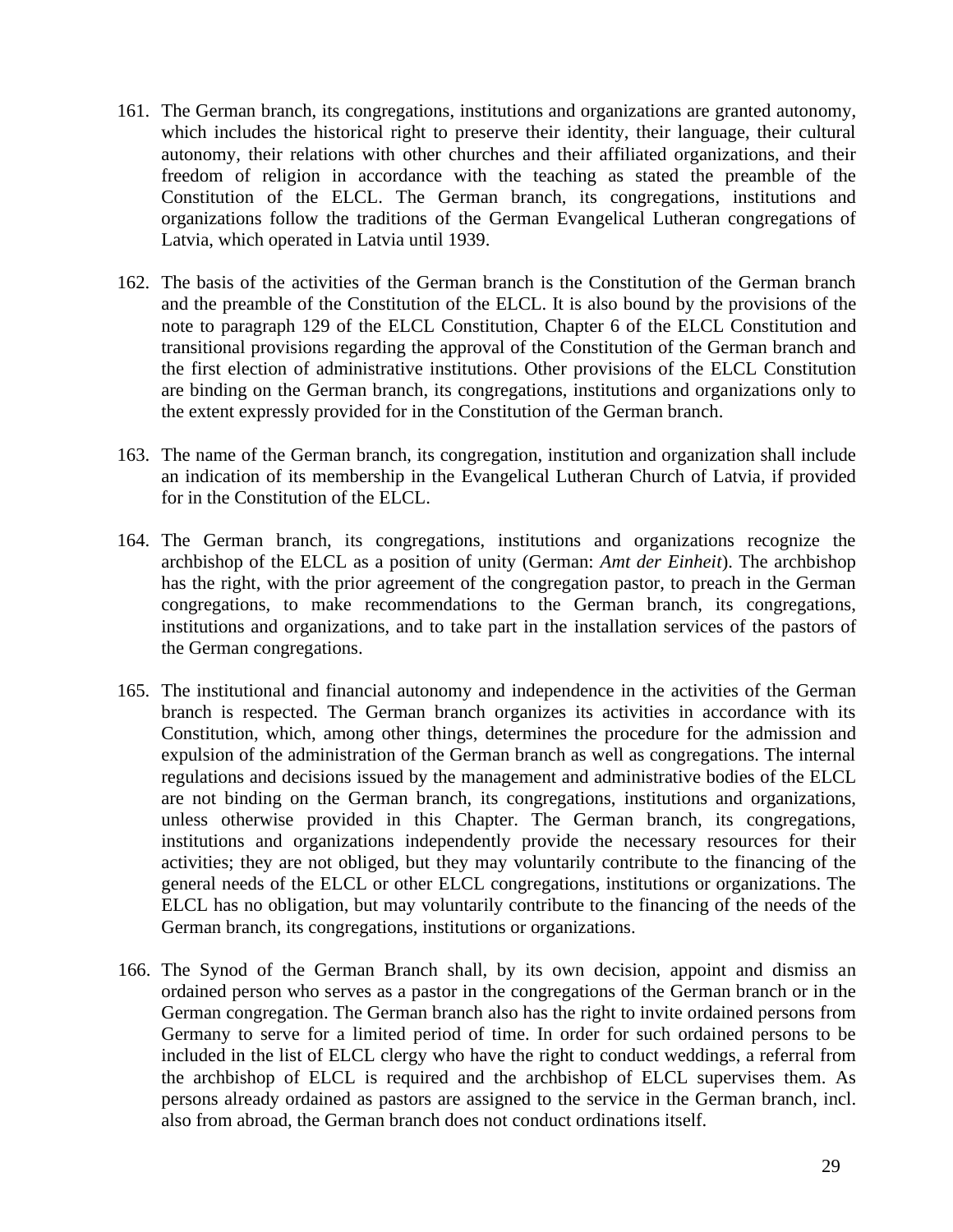- 167. The congregations of the German branch may participate in the life and ministry of the ELCL and the congregations of the ELCL may participate in the life and ministry of the German branch. Authorized representatives of the German branch have the right to participate in the Synod of the ELCL with the right to speak, but without the right to vote, and authorized representatives of the ELCL have the right to participate in the Synod of the German branch with the right to speak, but without the right to vote.
- 168. Movable and immovable property may be the property of the German branch, its congregations, institutions and organizations. The German branch, its congregations, institutions and organizations have full power over the property, except for the restrictions set forth in the Constitution of the German branch, as well as the prohibition to pledge and recover churches and ritual objects at the request of creditors. (165.)
- 169. In the event of the liquidation of a German branch or congregation institution or organization, its movable and immovable property shall pass to the German branch or congregation which established it. In the event of the dissolution of the German congregation, its movable and immovable property shall be transferred to another German congregation. If such congregations no longer exist, the property in question passes to the German branch. In the event of the liquidation of the German branch, the movable and immovable property of the German branch shall pass to the ELCL. If the German St. Peter's congregation of the Evangelical Lutheran Church of Latvia liquidates or is being liquidated or ceases to be a member of the ELCL, the Riga St. Peter's church shall become the property of the Evangelical Lutheran Church of Latvia.
- 170. If the archbishop of the ELCL finds that a German branch, one of its congregations, institutions or organizations, or pastors is acting in violation of the preamble to the Constitution of the ELCL in the field of preaching or administering the Sacraments, he may propose that the German branch Synod Board take appropriate measures to prevent such violations.
- 171. The preamble of the Constitution of the ELCL and Chapter 6 "The German Branch" of the Constitution of the ELCL are included in the introduction of the Constitution of the German branch. The statutes of the German congregation state that the German congregation belongs to the German branch of the ELCL, recognizes and operates in accordance with the Constitution of the German branch and the statutes of the German congregation. The introduction to the Constitution of the German branch - the preamble to the Constitution of the ELCL and Chapter 6 "The German Branch" of the Constitution of the ELCL - and the indication in the statutes of the German congregation that it belongs to the German branch of the ELCL, may be amended only by a decision of the Synod of the German branch and the Synod of ELCL. (168.)
- 172. The ELCL congregations and other Latvian Lutheran congregations are not admitted to the German branch without the approval of the Chapter of the ELCL and the congregations of the German Evangelical Lutheran Church in Latvia as well as the German branch congregations without the approval of the German branch are not admitted to the ELCL.